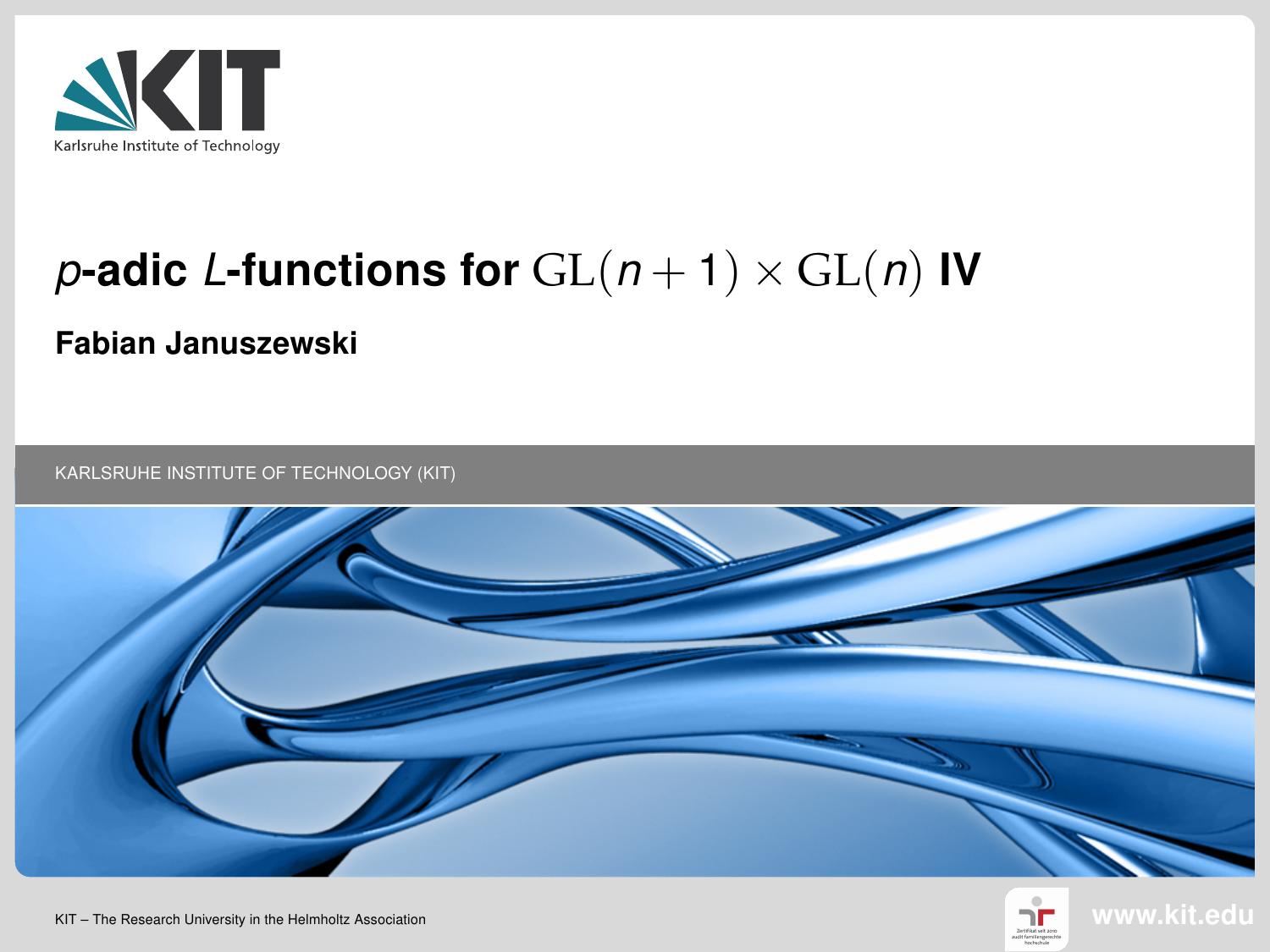# **Overview**



#### Previous lectures:

- GL(2)/F adelically (Kenichi)
- Rankin-Selberg L-functions following Jacquet, Piatetski-Shapiro and Shalika
- The relative modular symbol and algebraicity of special values
- Archmedean periods: Non-vanishing and period relations
- p-adic distributions attached to finite slope classes (Kazhdan-Mazur-Schmidt, Schmidt, J.)
- Boundedness in the nearly ordinary case (Schmidt, J.)
- Functional equation (J.)
- Manin congruences and independence of weight (J.)

#### This lecture:

Interpolation formulae (Schmidt, J.)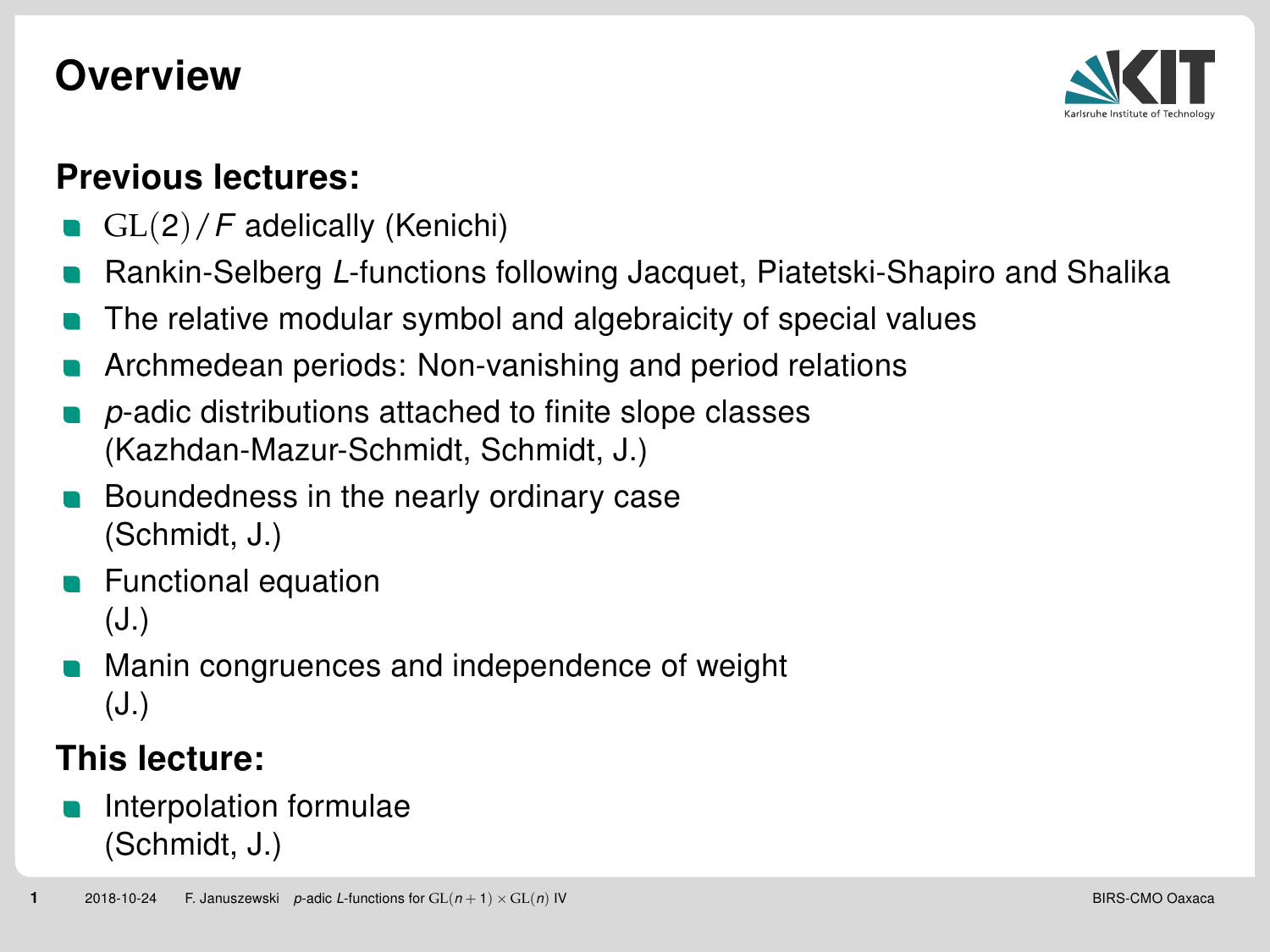# <span id="page-2-0"></span>Table of Contents



[Interpolation of special](#page-2-0) L-values

[Hecke algebras](#page-3-0) p[-stabilization: spherical case](#page-5-0) p[-stabilization: general case](#page-7-0) [Local Birch Lemma](#page-9-0) [Global Birch Lemma](#page-16-0) Abelian p-adic L[-functions](#page-18-0) [Non-abelian](#page-19-0) p-adic L-functions [Concluding remarks](#page-20-0)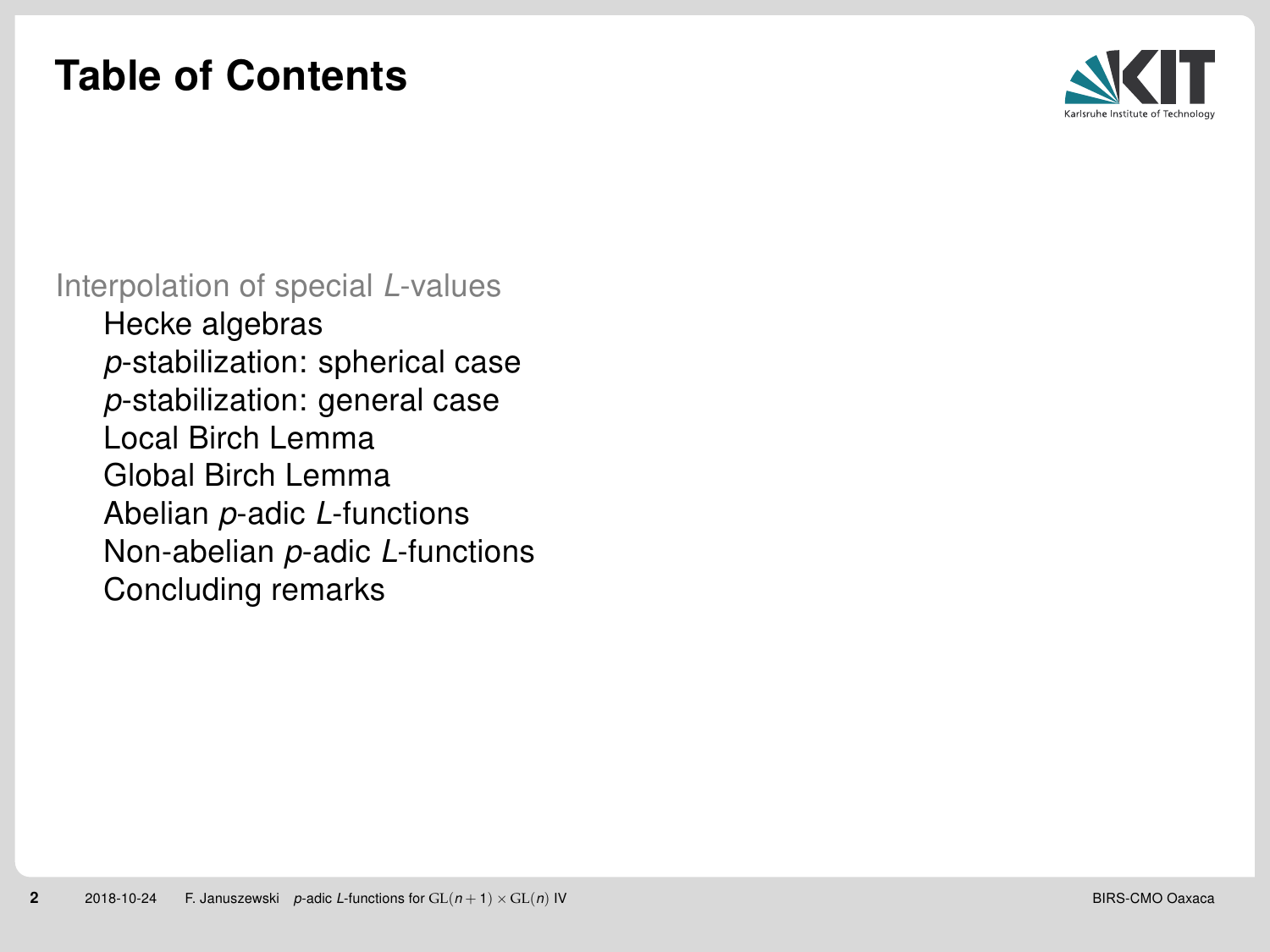#### <span id="page-3-0"></span>Hecke algebras



p fixed rational prime  $F_p/\mathbf{Q}_p$  finite extension,  $\mathcal{O}_p \subseteq F_p$  valuation ring  $\mathfrak{p} \subseteq \mathcal{O}_{\mathfrak{p}}$  maximal ideal,  $\varpi \in \mathfrak{p}$  uniformizer  $n\geq 1,$   $e=(e_i)_i\in {\bold Z}^n$  dominant if

$$
e_1 \geq e_2 \geq \cdots \geq e_n
$$

$$
B_n = T_n U_n \subset GL_n \quad \text{upper triangular Borel}
$$
\n
$$
I_{\alpha',\alpha}^n = \{k \in GL_n(F_{\mathfrak{p}}) \mid k \in B_n(\mathcal{O}_{\mathfrak{p}}/\mathfrak{p}^{\alpha}) \text{ and } k \in U_n(\mathcal{O}_{\mathfrak{p}}/\mathfrak{p}^{\alpha'})\}
$$
\n
$$
\omega^e = \text{diag}(\omega^{e_1}, \omega^{e_2}, \dots, \omega^{e_n}) \in GL_n(F_{\mathfrak{p}})
$$
\n
$$
t_{\omega} = \omega^{2\rho_n^{\vee} + (n)} = \text{diag}(\omega^n, \omega^{n-1}, \dots, \omega) \in GL_n(F_{\mathfrak{p}})
$$
\n
$$
U_{\omega}^e = I_{\alpha',\alpha}^n \omega^e I_{\alpha',\alpha}^n = \bigsqcup_{u \in U_n(\mathcal{O}_{\mathfrak{p}})/\omega^e U(\mathcal{O}_{\mathfrak{p}})/\omega^{-e}}
$$
\n
$$
\mathcal{H}_{\alpha',\alpha} = \mathbf{Z}[\{I_{\alpha',\alpha}^n \omega^{e_i} I_{\alpha',\alpha}^n \mid e \text{ dominant and } \varepsilon \in \mathcal{T}_n(\mathcal{O}_{\mathfrak{p}})\}]
$$
\n
$$
= \mathcal{H}_{0,\alpha}[\mathcal{T}_n(\mathcal{O}_{\mathfrak{p}}/\mathfrak{p}^{\alpha'})]
$$
\ncommutative **Z**-algebra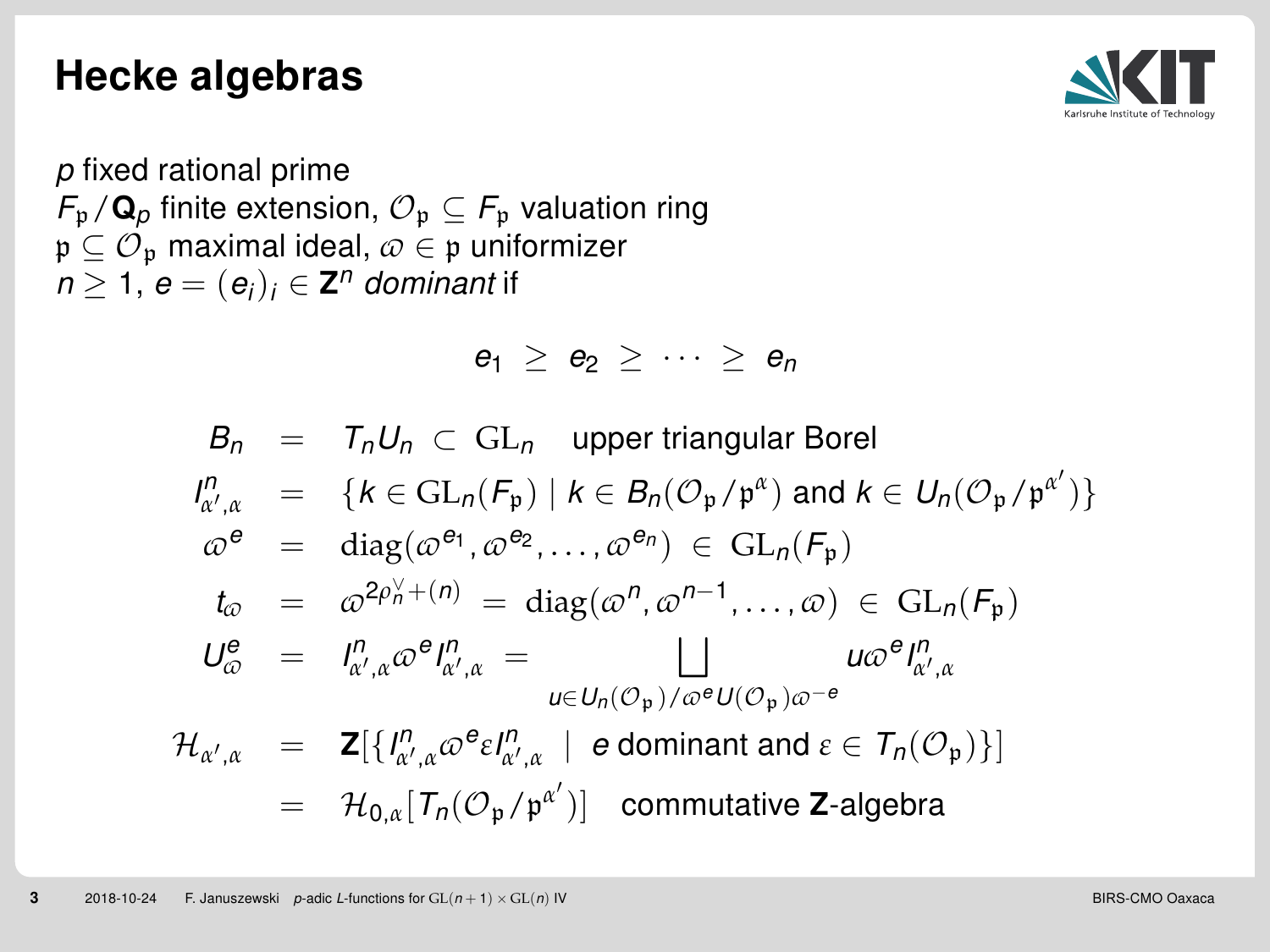#### Hecke algebras



$$
\omega_{\nu} = (\underbrace{1, \ldots, 1}_{\nu}, \underbrace{0, \ldots, 0}_{n-\nu}) \quad \nu\text{-th fundamental weight}
$$
\n
$$
U_{\varpi}^{\omega_{\nu}}
$$
\n
$$
\text{for } 1 \le \nu \le n \text{ generate } \mathcal{H}_{0,\alpha}
$$
\n
$$
U_{\mathfrak{p}} = \prod_{\nu=1}^{n} U_{\varpi}^{\omega_{\nu}}
$$

#### Parabolic Hecke algebra

$$
I_{\alpha'}^{B_n} = I_{\alpha',\alpha} \cap B_n(F_p)
$$
  
\n
$$
\mathcal{H}_{\alpha'}^{B_n} = \mathbf{Z}[\{I_{\alpha'}^{B_n} \omega^e \varepsilon I_{\alpha'}^{B_n} \mid e \in \mathbf{Z} \text{ and } \varepsilon \in \mathcal{T}_n(\mathcal{O}_p)\}]
$$
  
\n
$$
\widetilde{U}_i = I_{\alpha'}^{B_n} \begin{pmatrix} \mathbf{1}_{i-1} & 0 & 0 \\ 0 & \omega & 0 \\ 0 & 0 & \mathbf{1}_{n-i} \end{pmatrix} I_{\alpha'}^{B_n} \in \mathcal{H}_{\alpha'}^{B_n}
$$
  
\n
$$
\mathcal{H}_{\alpha',\alpha} \subseteq \mathcal{H}_{\alpha'}^{B_n} \text{ and}
$$
  
\n
$$
q^{\frac{v(v-1)}{2}} \cdot U_{\omega}^{\omega_v} = \widetilde{U}_1 \widetilde{U}_2 \cdots \widetilde{U}_v
$$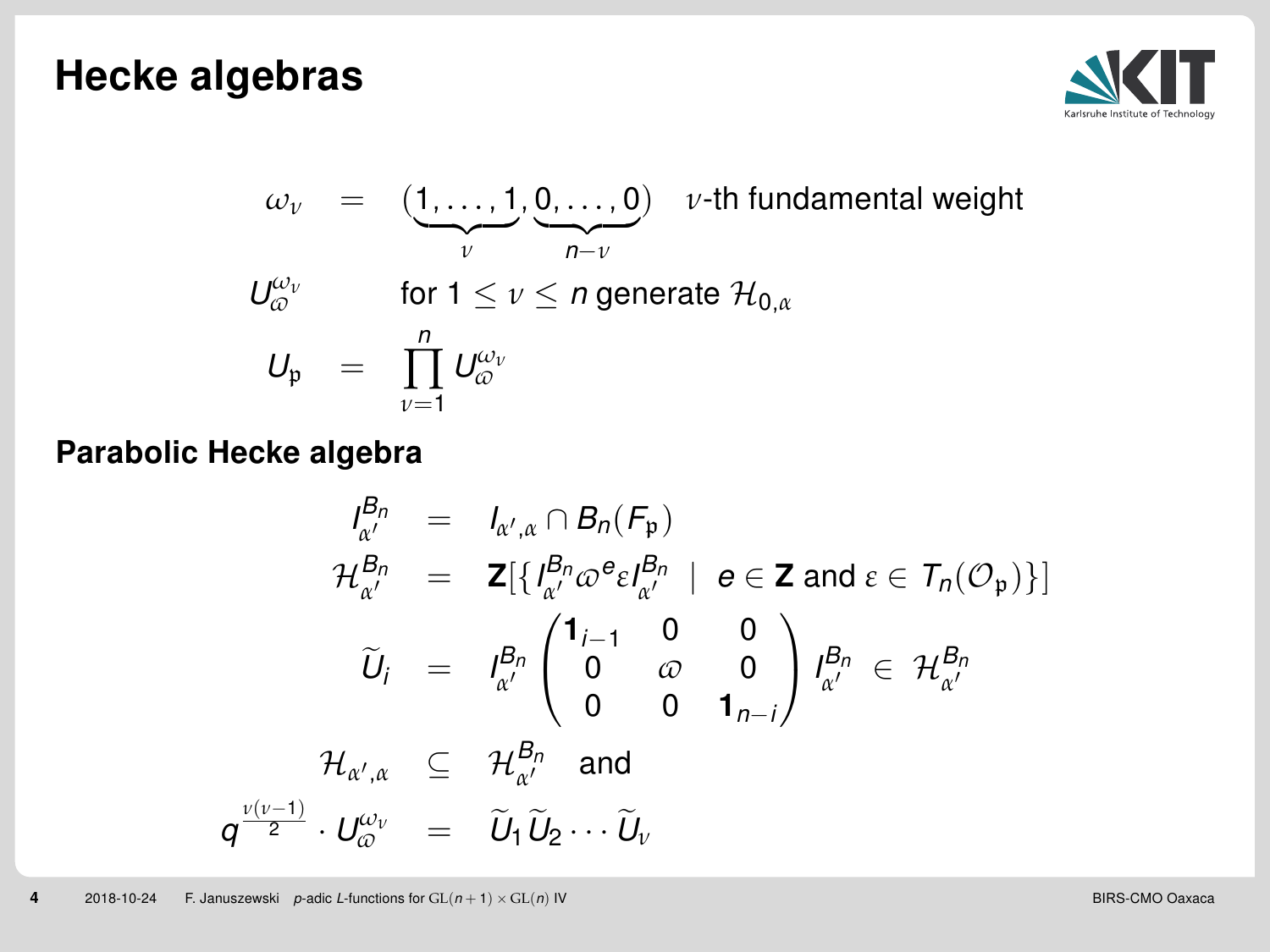# <span id="page-5-0"></span>p-stabilization: spherical case



#### Spherical Hecke algbebra

$$
T_{\nu} = I_{0,0} \omega^{\omega_{\nu}} I_{0,0} \in \mathcal{H}_{0,0}
$$

The reciprocal Hecke polynomial

$$
H(X) = \sum_{\nu=0}^{n} (-1)^{\nu} q^{\frac{\nu(\nu-1)}{2}} T_{\nu} X^{n-\nu} \in \mathcal{H}_A^n(0,0)[X]
$$

admits a factorization (Gritsenko)

<span id="page-5-1"></span>
$$
H_F(X) = \prod_{i=1}^n (X - \widetilde{U}_i)
$$
\n(1)

Using [\(1\)](#page-5-1), we can *p*-stabilize in *spherical* representations  $\Pi_n$ : Fix *n* Hecke roots  $\alpha_1, \ldots, \alpha_{n-1}, \alpha_n \in \mathbb{C}$ , i.e.

$$
H(\alpha_i) \cdot \Pi_{\mathfrak{p}}^{\mathrm{GL}_n(\mathcal{O}_{\mathfrak{p}})} = 0
$$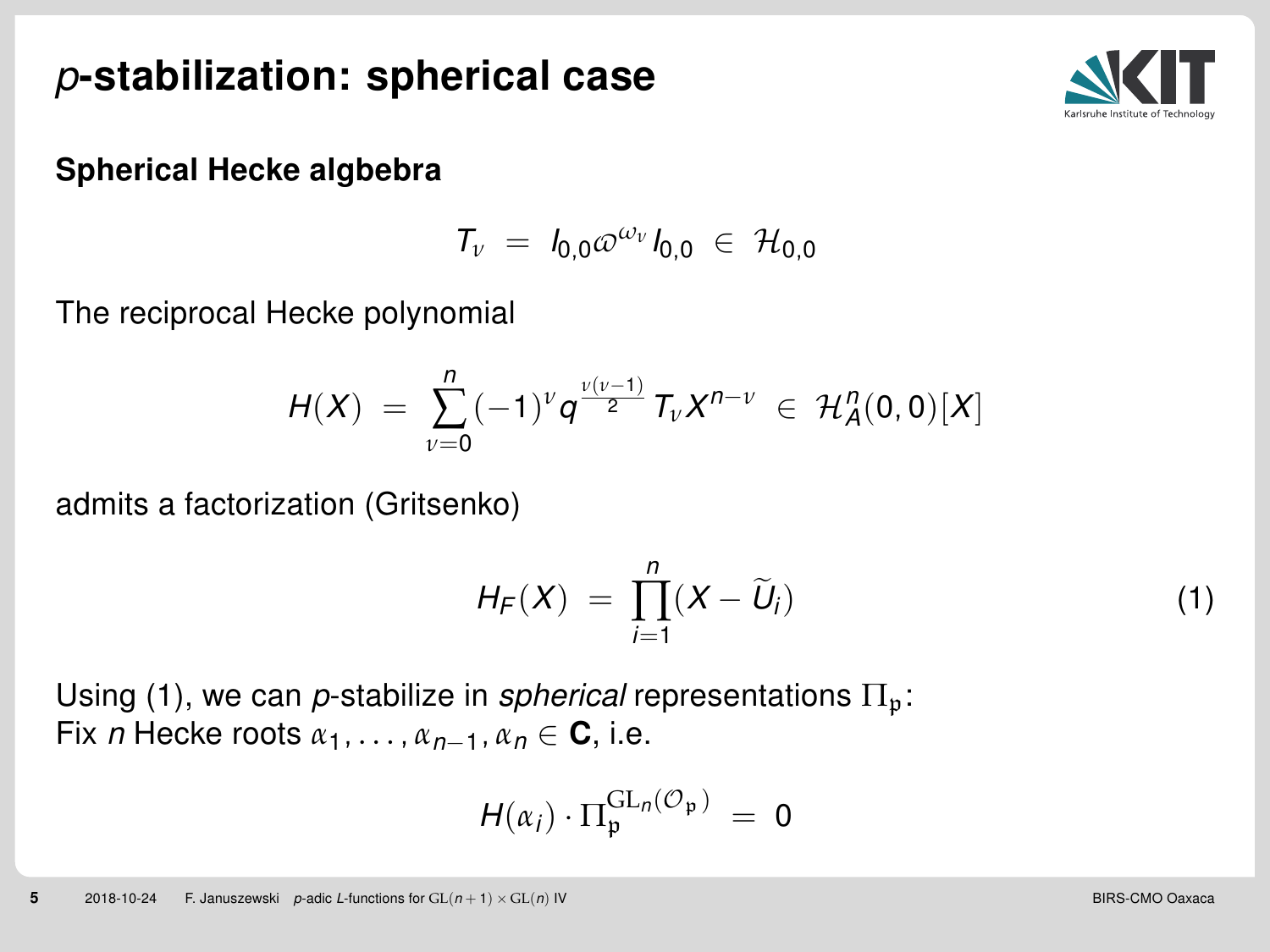# p-stabilization: spherical case



Consider the operator

$$
P_{\alpha_1,\dots,\alpha_{n-1}} = \prod_{\substack{j=1\\j\neq i}}^{n} \prod_{j=1}^{n-1} (\alpha_j q^{1-j} U_{\varpi}^{\omega_{j-1}} - U_{\varphi}^{\omega_j})
$$

Proposition (Kazhdan-Mazur-Schmidt) For any  $W_{\mathfrak{p}} \in \mathscr{W}(\Pi_{\mathfrak{p}}, \psi_{\mathfrak{p}})^{\mathrm{GL}_n(\mathcal{O}_{\mathfrak{p}})}$ : *ν*

$$
U_{\varpi}^{\omega_v} \cdot P_{\alpha_1, \dots, \alpha_{n-1}} \cdot W_{\mathfrak{p}} = q^{-\frac{\nu(v-1)}{2}} \prod_{i=1}^v \alpha_i \cdot P_{\alpha_1, \dots, \alpha_{n-1}} \cdot W_{\mathfrak{p}}
$$
  

$$
P_{\alpha_1, \dots, \alpha_{n-1}} \cdot W_{\mathfrak{p}}(1_n) \neq 0 \quad \text{(explicit formula)}
$$

**Problem:** If  $\Pi_{\mathfrak{p}}$  is not spherical, we may still apply  $P_{\alpha_1, \dots, \alpha_{n-1}}$  to essential vectors, but the result vanishes at  $1<sub>n</sub>$  if ramification is too deep. (use Miyauchi's, Kondo-Yasuda's and Matringe's computations)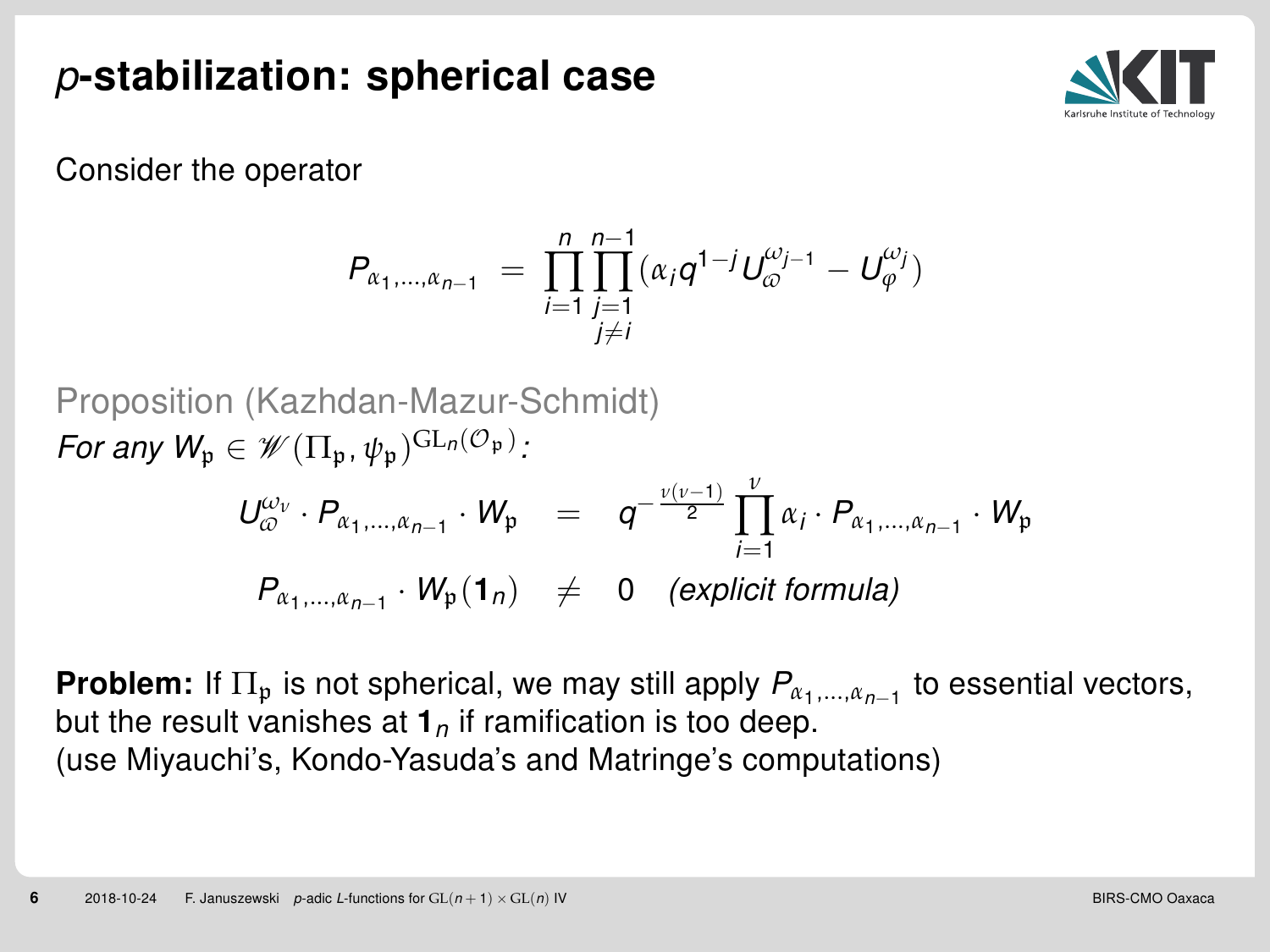## <span id="page-7-0"></span>p-stabilization: general case



Assume  $\Pi$  is a regular algebraic cuspidal representation of  $GL_n(\mathbf{A}_F)$ Fix an embedding  $\mathbf{Q}(\Pi) \to \overline{\mathbf{Q}}_p$ , assume  $\left(\Pi_{\mathfrak{p}}^{l^\prime,a}_{\mathfrak{p}^\prime,a}\right)$ ord  $\neq$  0 Proposition (Hida)

There is a character  $\lambda: T_n(\mathcal{F}_{\mathfrak{p}}) \to \mathbf{Q}(\Pi)^{\times}$  with

$$
\Pi_{\mathfrak{p}} = \, ^a \text{Ind}_{\mathcal{B}_n(\mathcal{F}_{\mathfrak{p}})}^{\text{GL}_n(\mathcal{F}_{\mathfrak{p}})}(\widetilde{\lambda})
$$

where 
$$
\tilde{\lambda} = |\cdot|^{n-1} \lambda_1 \otimes |\cdot|^{n-2} \lambda_2 \otimes \cdots \otimes \lambda_n
$$

$$
J_{B_n}(\Pi_{\mathfrak{p}}) = \bigoplus_{\omega \in W(\operatorname{GL}_n,T_n)} \widetilde{\lambda^{\omega}}
$$

For  $\varphi$  in the  $\lambda^\omega$ -isotypic component of  $J_{\mathcal{B}_n}(\Pi_{\mathfrak{p}})$ :

$$
U_{\varpi}^{\omega_{\nu}} \cdot \varphi = q^{-\frac{\nu(\nu-1)}{2}} \lambda^{\omega}(\varpi^{\omega_{\nu}}) \cdot \varphi
$$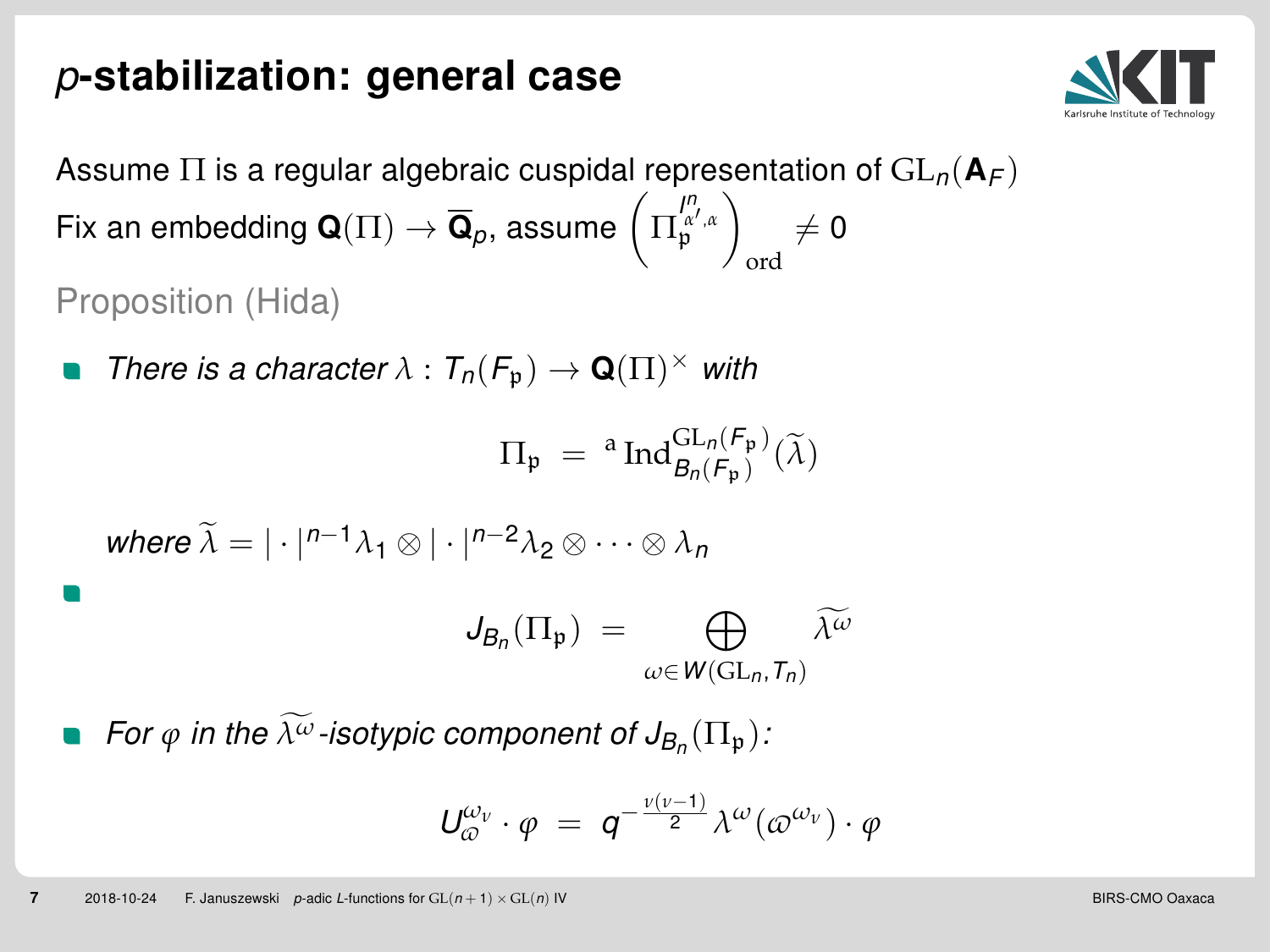# p-stabilization: general case



Building on Hida's observation, it is not difficult to show Proposition

- The U<sub>p</sub>-ordinary vectors in  $\mathscr{W}(\Pi_{\mathfrak{p}}, \psi_{\mathfrak{p}})^{U_n(\mathcal{O}_{\mathfrak{p}})}$  lie in a unique line
- $\exists ! \omega \in \mathsf{W}(\mathrm{GL}_n,\mathcal{T}_n)$  : For every  $\mathsf{U}_p$ -ordinary  $\mathsf{W}_\mathfrak{p} \in \mathscr{W}(\Pi_\mathfrak{p},\psi_\mathcal{p})^{\mathsf{U}_n(\mathcal{O}_\mathfrak{p})}$  :

$$
\textit{U}^{\omega_{\nu}}_{\varpi}\cdot\textit{W}_{\mathfrak{p}}\;=\;q^{-\frac{\nu(\nu-1)}{2}}\lambda^{\omega}(\varpi^{\omega_{\nu}})\cdot\textit{W}_{\mathfrak{p}}
$$

For every non-zero  $U_p$ -ordinary  $W_\mathfrak{p} \in \mathscr{W}(\Pi_\mathfrak{p},\psi_\mathfrak{p})^{U_n(\mathcal{O}_\mathfrak{p})}$ :

 $W_n(1_n) \neq 0$ 

**Remark:** In the Shalika case of  $GL(2n)$  we face several complications:

- $U_p = I^{2n}_{\alpha',\alpha} \varpi^{\omega_n} I^{2n}_{\alpha',\alpha}, \quad \omega_n = (1,\ldots,1,0,\ldots,0) \in X(T_{2n})$  is **not** regular
- $W_p(1_{2n}) \neq 0$  requires careful study of intertwining operators
- Current methods need  $W_p(\text{diag}(1_n, w_n)) \neq 0$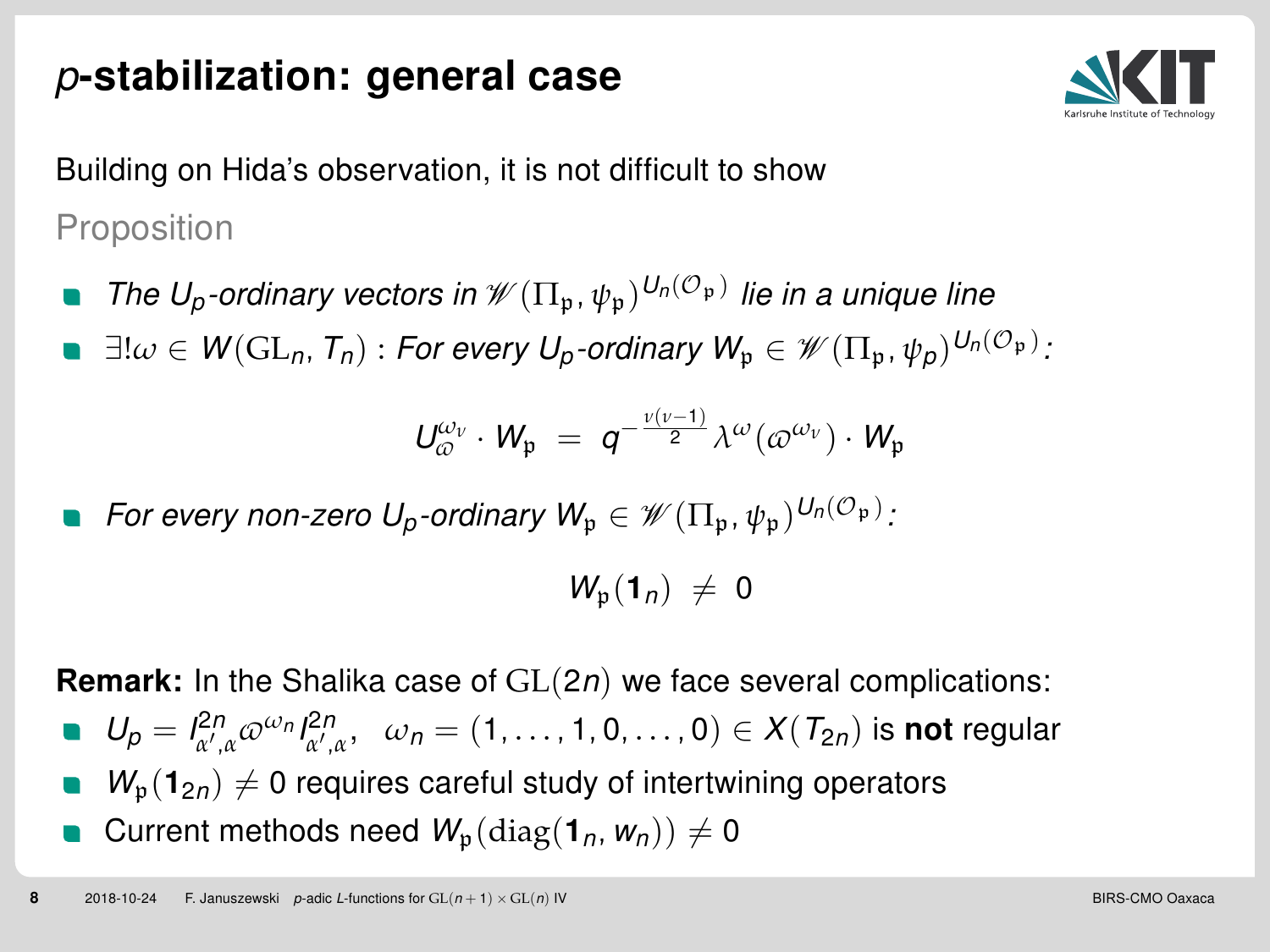

<span id="page-9-0"></span>Back in the Rankin-Selberg context:

$$
\begin{array}{rcl}\nW_{\mathfrak{p}} & \in & \mathscr{W}(\Pi_{\mathfrak{p}}, \psi_{\mathfrak{p}})^{\frac{\rho+1}{\alpha', \alpha}} \\
W_{\mathfrak{p}}' & \in & \mathscr{W}(\Sigma_{\mathfrak{p}}, \psi_{\mathfrak{p}}^{-1})^{\frac{\rho}{\alpha', \alpha}} \\
\theta & \colon & \mathcal{T}_{n+1}(\mathcal{F}_{\mathfrak{p}}) \to \mathbf{C}^{\times} \\
\theta' & \colon & \mathcal{T}_n(\mathcal{F}_{\mathfrak{p}}) \to \mathbf{C}^{\times} \\
\leadsto & \theta \otimes \theta' & \colon & l_{\alpha', \alpha} = l_{\alpha', \alpha}^{n+1} \times l_{\alpha', \alpha}^{n} \to \mathbf{C}^{\times}\n\end{array}
$$

Assume  $W_\mathfrak{p}$  and  $W'_\mathfrak{p}$  are of *Nebentypus*  $\theta$  and  $\theta'$ , i.e.

$$
\forall r \in I_{\alpha}^{n+1} : \qquad W_{\mathfrak{p}}(-r) = \theta(r) \cdot W_{\mathfrak{p}}(-)
$$
  

$$
\forall r' \in I_{\alpha}^{n} : \qquad W_{\mathfrak{p}}'(-r') = \theta'(r') \cdot W_{\mathfrak{p}}'(-)
$$

 $\chi: \mathsf{F}^{\times}_{\mathfrak{p}} \to \mathbf{C}^{\times}$  quasi-character. If for all 1  $\leq$   $\nu \leq \mu \leq n$ : The conductors  $f_{\chi\theta}$ w $_{\mu}$   $_{\theta'} = (f_{\chi\theta}$ ω $_{\mu}$  $_{\theta'}$  of  $\chi\theta$ <sup>w $_{\mu}$ </sup>  $\theta'_\nu$  are non-trivial, and all agree We say that  $\chi \theta_{\nu}^{w_{\mu}} \theta_{\nu}'$  have fully supported constant conductor. This is always the case whenever  $\chi$  is sufficiently ramified.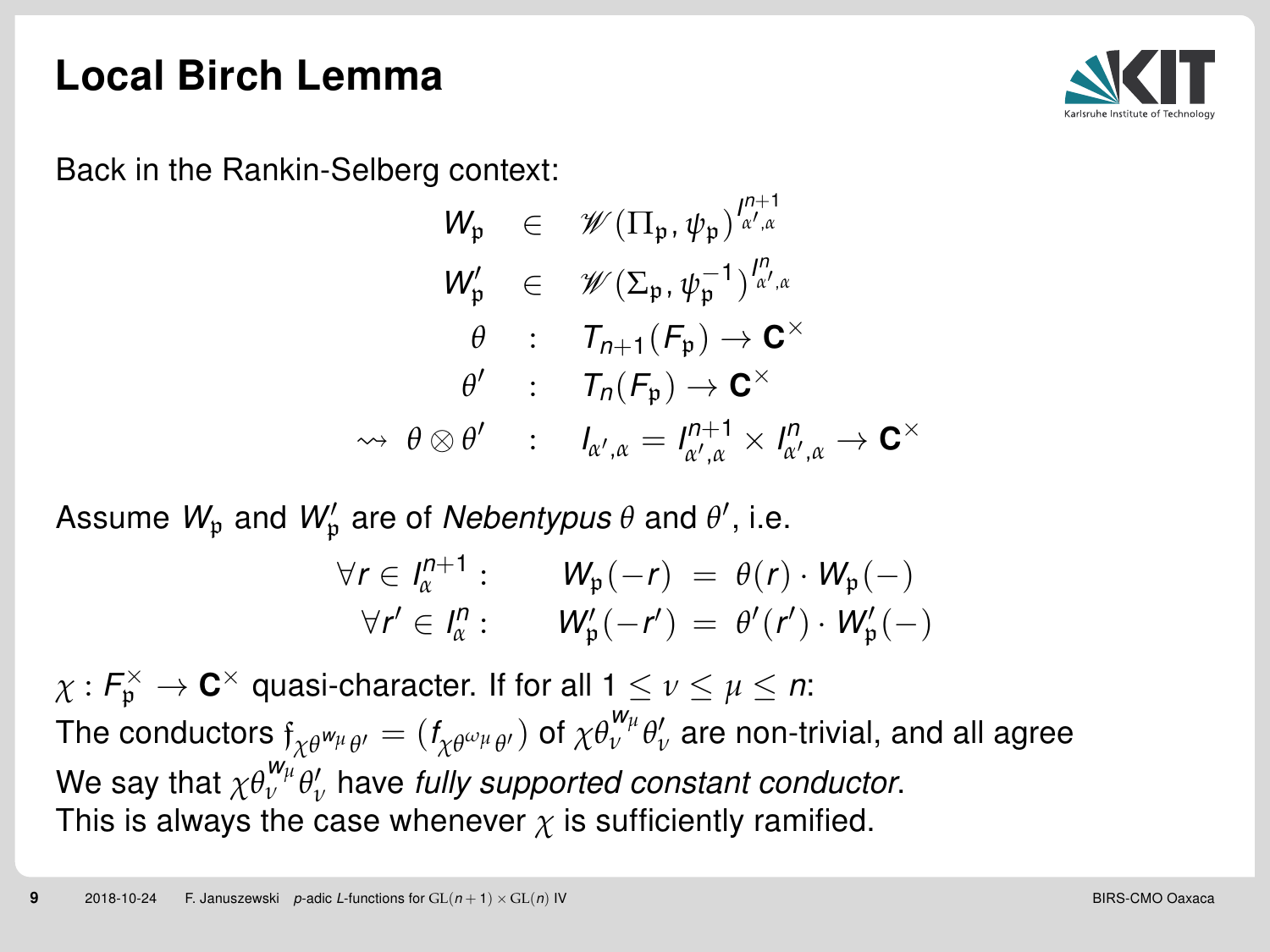

Theorem (Local Birch Lemma, Schmidt 2001, J., 2009, 2017)  $\mathcal{L}$ et  $\mathcal{W}_\mathfrak{p}\otimes \mathcal{W}'_\mathfrak{p}\in \mathscr{W}(\Pi_\mathfrak{p},\psi_\mathfrak{p})^{\frac{p+1}{\alpha',\alpha}}\otimes \mathcal{W}'_\mathfrak{p}\in \mathscr{W}(\Sigma_\mathfrak{p},\psi_\mathfrak{p}^{-1})^{\frac{p}{\alpha',\alpha}}$  of Nebentypus  $\theta\otimes \theta'$ Assume that for  $1 \leq \nu \leq \mu \leq n$ ,  $\chi \theta_{\nu}^{\mathsf{w}_{\mu}} \theta_{\nu}^{\prime}$  have fully supported constant conductor  $\mathfrak{f}_{\chi\theta\theta'}$  |  $f=\varpi^{\alpha}$ . Then for every  $\mathbf{s}\in\mathbf{C}$ ,

$$
\int\limits_{U_n(F_{\mathfrak{p}})\backslash\mathrm{GL}_n(F_{\mathfrak{p}})}W_{\mathfrak{p}}\left(\mathrm{diag}(g,1)\cdot h_n\cdot\mathrm{diag}(t_{-f},1)\right)W'_{\mathfrak{p}}\left(g\cdot t_f\right)\chi(\mathrm{det}(g))\left|\mathrm{det}(g)\right|^{s-\frac{1}{2}}dg
$$

$$
= \prod_{\mu=1}^{n} (1 - q^{-\mu})^{-1} \cdot \mathfrak{N}(\mathfrak{f}_{\chi\theta\theta'})^{-\frac{(n+2)(n+1)n}{6}} \cdot \left| t_{\mathfrak{f}_{\chi\theta\theta'}} \right|^{2-s}
$$

$$
\times \prod_{\mu=1}^{n} \prod_{\nu=1}^{\mu} \left[ \theta_{\nu}^{W_{\mu}} \theta_{\nu}'(f_{\chi\theta\theta'}) \cdot G(\chi\theta_{\nu}^{W_{\mu}} \theta_{\nu}') \right]
$$

$$
\times W_{\mathfrak{p}}(\text{diag}(t_{\mathfrak{f}_{\chi\theta\theta'}^{-1}}, 1)) \cdot W_{\mathfrak{p}}'(t_{\mathfrak{f}_{\chi\theta\theta'}^{-1}})
$$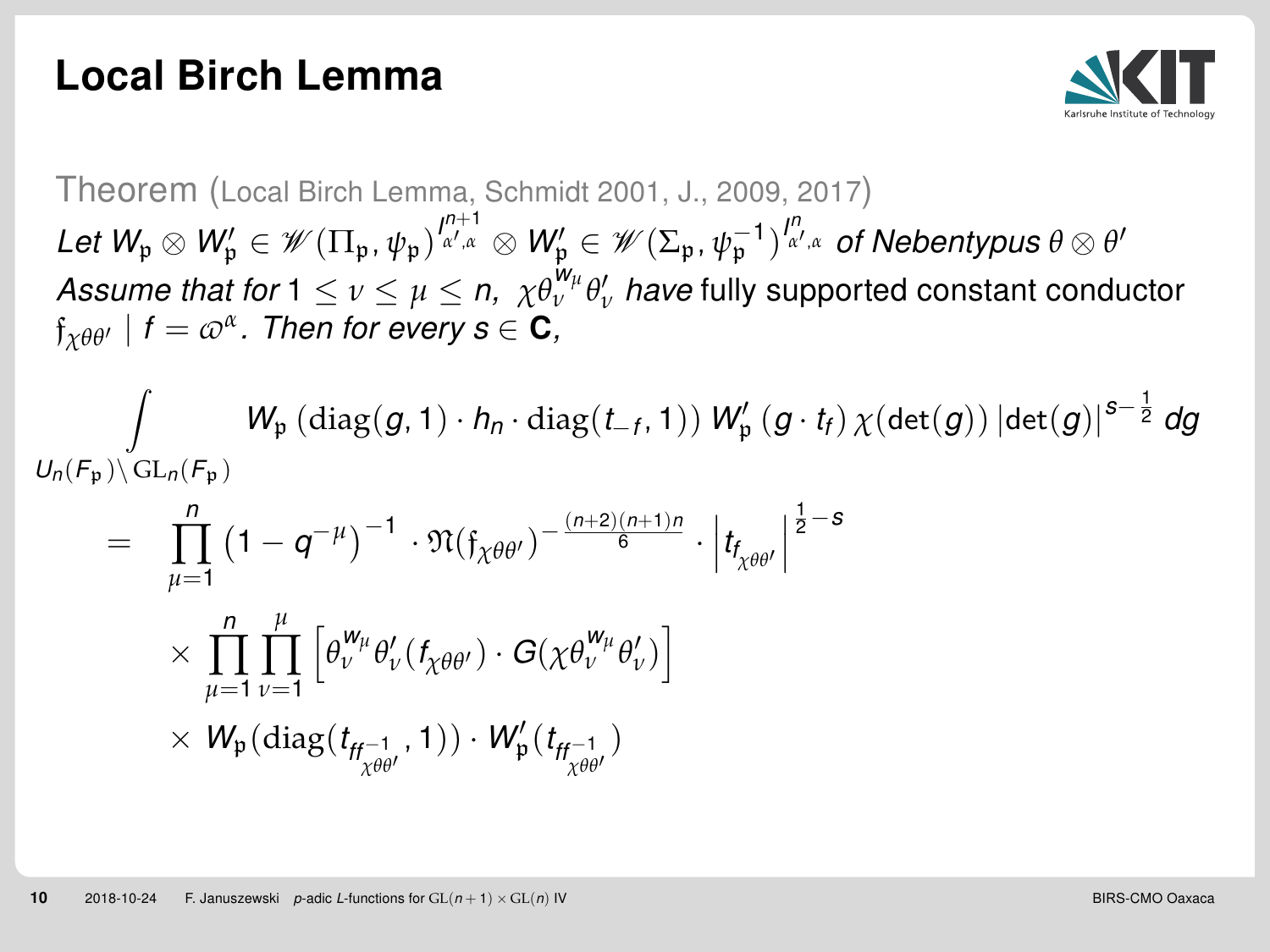

**Proof:** (rough sketch)  
\n**1)** Put 
$$
J_{\ell}^{n} = \text{ker} \left[ GL_{n}(\mathcal{O}_{\mathfrak{p}}) \rightarrow GL_{n}(\mathcal{O}_{\mathfrak{p}}/\mathfrak{f}^{\ell}) \right]
$$
 and decompose:  
\n
$$
GL_{n}(F_{\mathfrak{p}}) = \bigsqcup_{\substack{\mathfrak{e} \in \mathbb{Z}^{n} \\ \omega \in W(\text{GL}_{n}, T_{n}) \\ r \in \mathfrak{R}_{n, \ell(\mathfrak{e})}^{\omega}}^{\omega}} U_{n}(F_{\mathfrak{p}}) \omega^{\mathfrak{e}} \omega r J_{\ell(\mathfrak{e})}^{n}
$$

with a system of representatives  $\mathfrak{R}_{n,\ell(\mathbf{e})}^{\omega}$  for  $\mathsf{I}_{0,1}^n \cap \omega^{-1}B_n^-(\mathcal{O}_{\mathfrak{p}})\omega/\mathsf{J}_{\ell}^n$ **2)** Fix a system of representatives  $\mathcal{T}_{n,\ell} \subseteq \mathcal{T}_n(\mathcal{O}_{\mathfrak{p}})$  for  $\mathcal{T}_n(\mathcal{O}_{\mathfrak{p}}/\mathfrak{f}^{\ell}).$ 

Consider the corresponding 'partial integrals'

$$
Z_n(s; W_{\mathfrak{p}}, W'_{\mathfrak{p}}, \delta, e, \omega, r) := \sum_{\gamma \in \mathcal{T}_{n,\ell}} \psi_{\mathfrak{p}}(\lambda_n^{\delta}(\omega^e \omega^{\gamma} r)) \cdot W_{\mathfrak{p}}(\omega^e \omega^{\gamma} r \cdot D_n w_n)
$$

$$
\times W'_{\mathfrak{p}}(\omega^e \omega^{\gamma} r) \cdot \chi(\omega^e \omega^{\gamma} r) \cdot |\det(\omega^e \omega^{\gamma} r)|^{s-\frac{1}{2}}
$$

3) Prove the following technical Lemma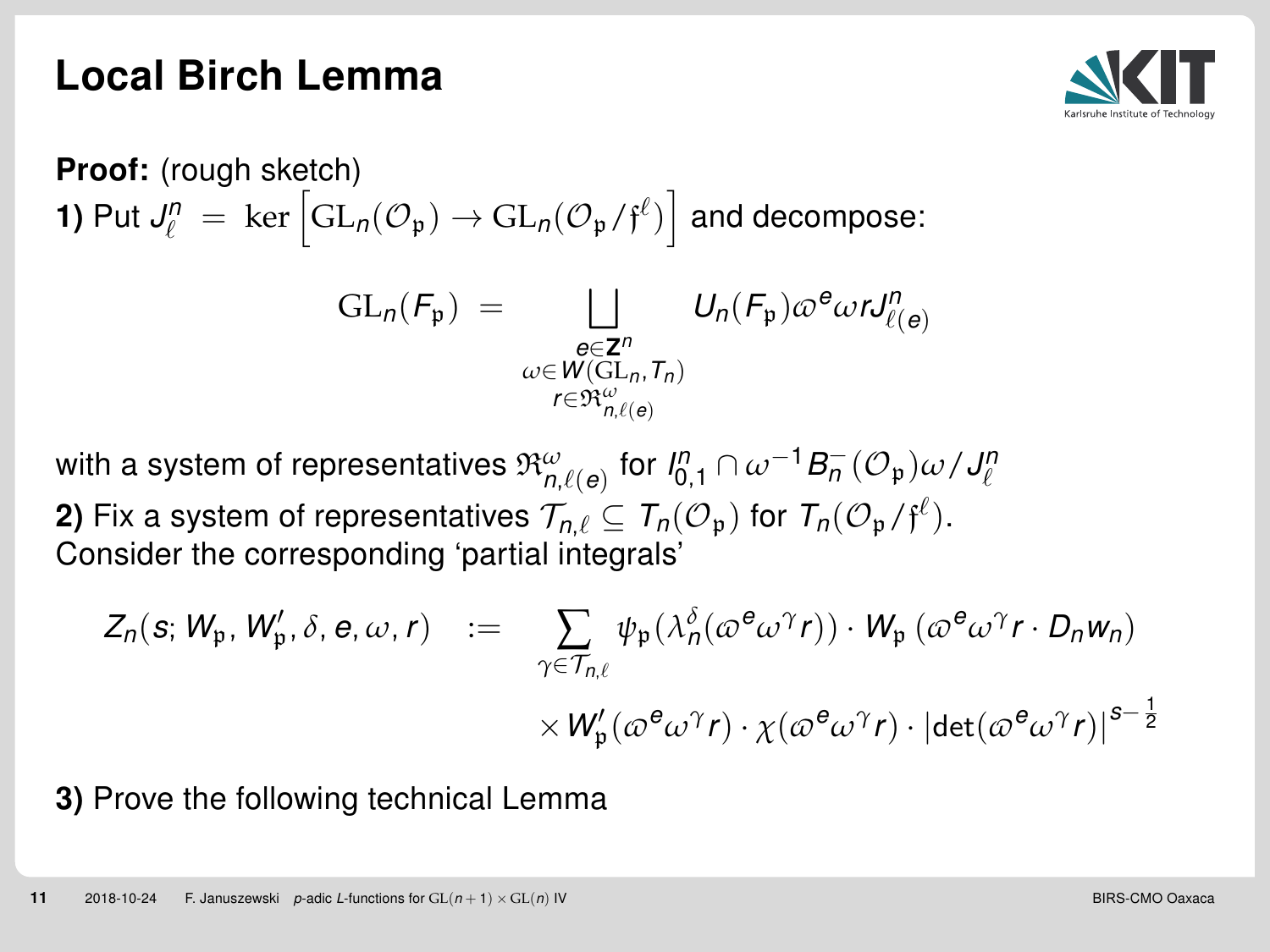<span id="page-12-1"></span>

Lemma

- Let  $s \in \mathbf{C}$ ,  $e \in \mathbf{Z}^n$ ,  $\omega \in W(\operatorname{GL}_n, T_n)$ ,  $\ell \in \mathbf{Z}$  sufficiently large, and  $\delta \in \mathbf{Z}$ . Then
- (i)  $Z_n(s; W_p, W_p', \delta, e, \omega, r)$  is independent of the choice of  $\mathcal{T}_{n,\ell}$ .
- (ii) Assume that for all  $1 \le v \le n$  and  $\mu = n + 1 v$ ,

<span id="page-12-0"></span>
$$
c(\chi \theta_{\mu} \theta'_{\nu}) \; > \; 0 \tag{2}
$$

is satisfied. Then  $Z_n(s;W_\mathfrak{p},W'_\mathfrak{p},\delta,e,\omega,\mathsf{r})$  vanishes unless

$$
e_n = \delta + \alpha \cdot (n+1 - \sigma(n)) - c(\chi \theta_{n+1 - \sigma(n)} \theta'_{\sigma(n)})
$$
\n(3)

- (iii) If conditions [\(2\)](#page-12-0) and [\(3\)](#page-12-1) are satisfied, and if the exponent in (2) is independent of  $v$ , then  $Z_n(s;W_\mathfrak{p},W'_\mathfrak{p},\delta,e,\omega,r)$  vanishes unless  $\sigma(n)=n$  and for  $1\leq \nu\leq n,$  $|r_{nv}| = |f^{n-v}|$ (4)
- $(iv)$  If the hypotheses of (iii) are satisfied, we may assume without loss of generality that  $r_{n1} = f^{n-1}$ , and  $r_{n\nu} = -f^{n-\nu}$  for  $2 \le \nu \le n$ . (5) If additionally, [\(2\)](#page-12-0) holds for all  $1 \le v \le u \le n$ , then  $Z_n$  $\overline{a}$

$$
\begin{aligned} (\textbf{s}; \textit{W}_{\text{p}}, \textit{W}_{\text{p}}', \delta, \textbf{e}, \omega, r) = & \chi \theta^{w_{n}} \theta'(B_{n}) \cdot \prod_{\nu=1}^{n} \chi \theta^{\textit{W}_{n}}_{\nu} \theta'_{\nu} \left( f_{\chi \theta^{\textit{W}_{n}}_{\nu} \theta'_{\nu}} \right) \cdot \mathfrak{N}(\textit{f}^{\ell}/f_{\chi \theta^{\textit{W}_{n}}_{\nu} \theta'_{\nu}}) \cdot G(\chi \theta^{\textit{W}_{n}}_{\nu} \theta'_{\nu}) \\ & \times W_{\textit{p}} \left( \omega^{\textit{e}} \omega r \cdot D_{n} w_{n} \right) \cdot W_{\textit{p}}'(\omega^{\textit{e}} \omega r) \cdot \chi(\omega^{\textit{e}} \omega r) \cdot |\textit{det}(\omega^{\textit{e}})|^{s-\frac{1}{2}} \end{aligned}
$$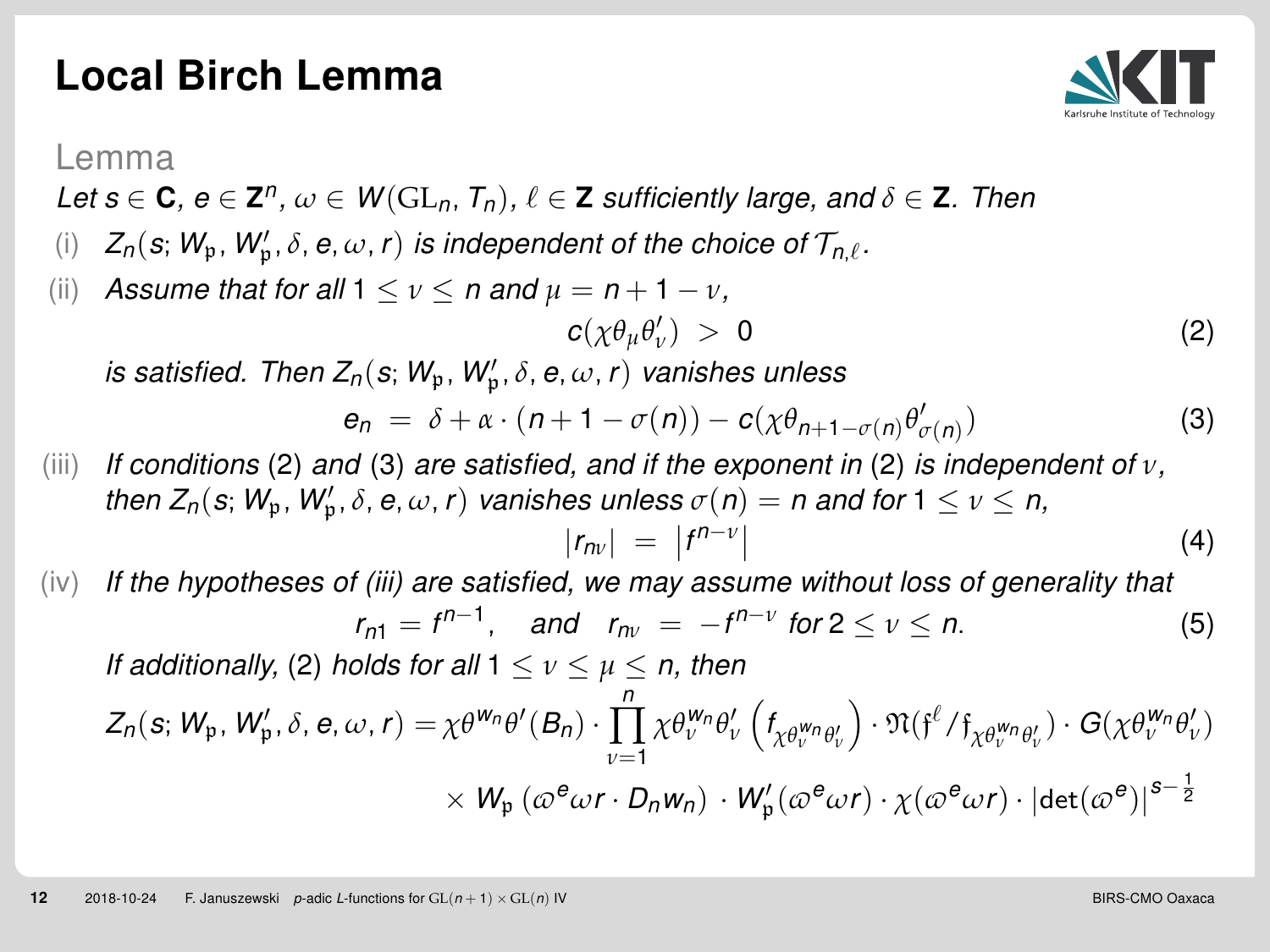

4) The Lemma allows for an inductive argument:

$$
Z_{n}(\mathbf{s}; w, v, \delta, e, \omega, j_{n-1,0}(\tilde{r})C_{n})
$$
\n
$$
= |\varpi^{\theta_{n}}|^{s-\frac{1}{2}} \cdot \chi \theta^{w_{n}} \theta'(B_{n}) \cdot \prod_{v=1}^{n} \chi \theta_{n+1-v} \theta'_{v} (f_{\chi \theta_{v}^{w_{n}} \theta'_{v}}) \cdot \mathfrak{N}(\mathfrak{f}^{\ell}/\mathfrak{f}_{\chi \theta_{v}^{w_{n}} \theta'_{v}}) \cdot G(\chi \theta_{v}^{w_{n}} \theta'_{v})
$$
\n
$$
\times W_{p} (j_{n, e_{n}}(\varpi^{\tilde{\theta}} \tilde{\omega} \tilde{r}) C_{n} \cdot D_{n}w_{n}) \cdot W'_{p} (j_{n, e_{n}}(\varpi^{\tilde{\theta}} \tilde{\omega} \tilde{r}) C_{n}) \cdot \chi (j_{n, e_{n}}(\varpi^{\tilde{\theta}} \tilde{\omega} \tilde{r}) C_{n}) \cdot |\varpi^{\theta}|^{s-\frac{1}{2}}
$$
\n
$$
= \prod_{v=1}^{n} \chi \theta_{n+1-v} \theta'_{v} (f_{\chi \theta_{v}^{w_{n}} \theta'_{v}}) \cdot \mathfrak{N}(\mathfrak{f}^{\ell}/\mathfrak{f}_{\chi \theta_{v}^{w_{n}} \theta'_{v}}) \cdot G(\chi \theta_{v}^{w_{n}} \theta'_{v})
$$
\n
$$
\times |\varpi^{\theta_{n}}|^{s-\frac{1}{2}} \cdot \chi(\varpi^{\theta_{n}}) \cdot \chi \theta'(C_{n}) \cdot \chi \theta^{w_{n}} \theta'(B_{n})
$$
\n
$$
\times W_{p} (j_{n, e_{n}}(\varpi^{\tilde{\theta}} \tilde{\omega} \tilde{r}) C_{n} \cdot D_{n}w_{n}) \cdot W'_{p} (j_{n, e_{n}}(\varpi^{\tilde{\theta}} \tilde{\omega} \tilde{r})) \cdot \chi (j_{n, e_{n}}(\varpi^{\tilde{\theta}} \tilde{\omega} \tilde{r})) \cdot |\varpi^{\tilde{\theta}}|^{s-\frac{1}{2}}
$$
\n
$$
= \prod_{v=1}^{n} \chi \theta_{n+1-v} \theta'_{v} (f_{\chi \theta
$$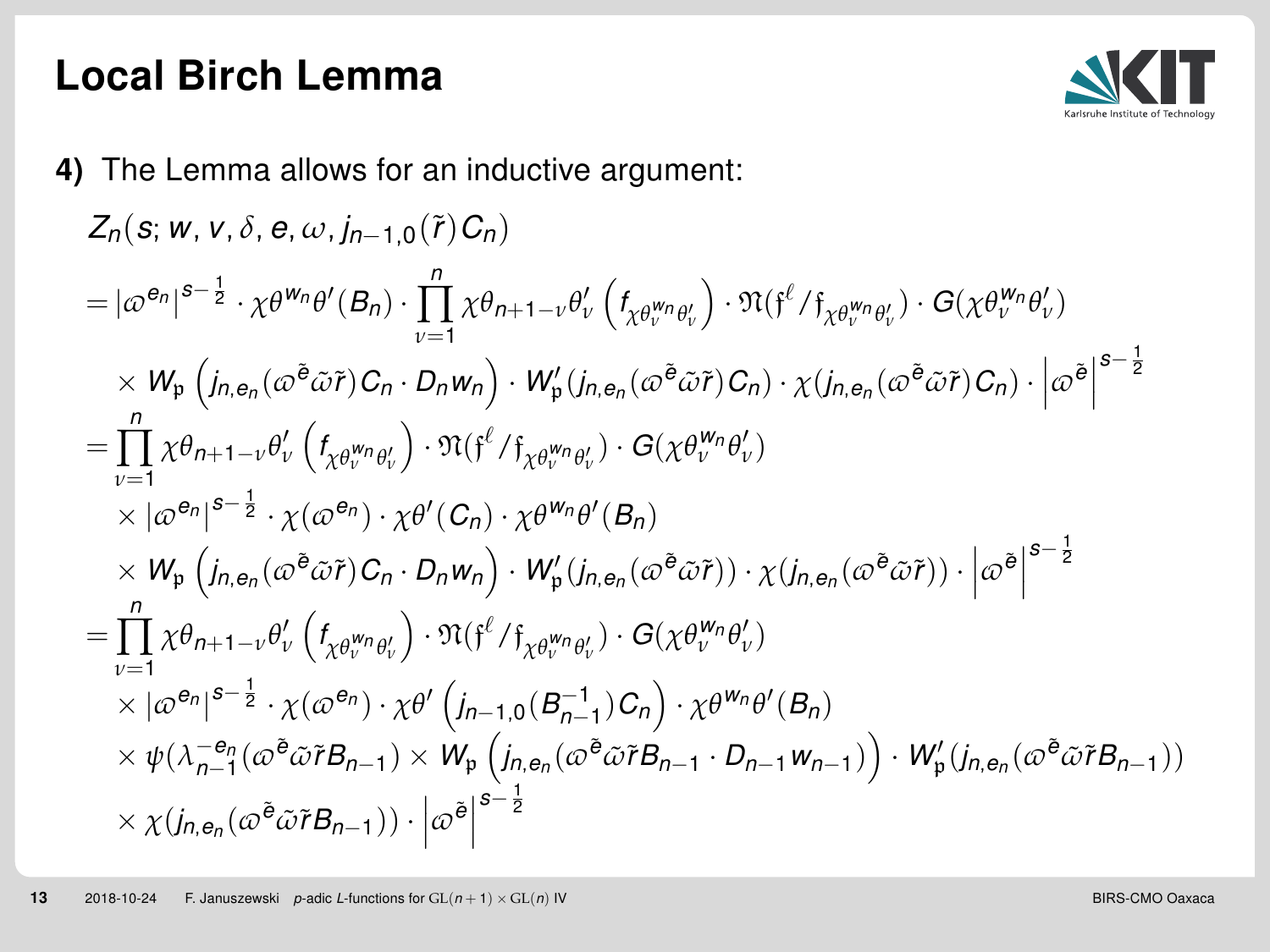

$$
\begin{split} & = \!\prod_{v=1}^{n} \chi \theta_{n+1-v} \theta_v' \left( f_{\chi \theta_v^{w_n} \theta_v'} \right) \cdot \mathfrak{N}(\mathfrak{f}^{\ell} / \mathfrak{f}_{\chi \theta_v^{w_n} \theta_v'} ) \cdot G(\chi \theta_v^{w_n} \theta_v' ) \\ & \times \bigl| \omega^{e_n} \bigr|^{s-\frac{1}{2}} \cdot \chi(\omega^{e_n}) \cdot \theta^{w_n} (B_n) \\ & \times \psi \bigl( \lambda_{n-1}^{-e_n} (\omega^{\tilde{e}} \tilde{\omega} \tilde{r} B_{n-1}) \cdot W_{\mathfrak{p}} \left( j_{n, e_n} (\omega^{\tilde{e}} \tilde{\omega} \tilde{r} B_{n-1} \cdot D_{n-1} w_{n-1} ) \right) \cdot W_{\mathfrak{p}}' (j_{n, e_n} (\omega^{\tilde{e}} \tilde{\omega} \tilde{r} B_{n-1}) ) \\ & \times \chi (j_{n, e_n} (\omega^{\tilde{e}} \tilde{\omega} \tilde{r} B_{n-1}) ) \cdot \left| \omega^{\tilde{e}} \tilde{\omega} \tilde{r} B_{n-1} \right|^{s-\frac{1}{2}} \end{split}
$$

5) Using this, we can finally prove the following key lemma:

Lemma  
\nAssume that 
$$
\chi \theta_{\nu}^{W_{\mu}} \theta_{\nu}'
$$
 have fully supported constant conductor for  $1 \le \nu \le \mu \le n$ .  
\nDefine  $\gamma := \alpha - c(\chi \theta_{\nu}^{W_{n}} \theta_{\nu}')$ . Then for all  $e \in \mathbb{Z}^{n}$ ,  $\omega \in W(\mathrm{GL}_{n}, T_{n})$ ,  
\n $\ell \ge \max\{2n, n - e_{1}/\alpha, ..., n - e_{n}/\alpha\}$  and  $\delta \in \mathbb{Z}$ , we have  
\n $\text{vol}(U_{n}(\mathcal{O}) \varpi^{e} J_{\ell}^{n}) \cdot \sum_{g \in \varpi^{e} \omega \mathfrak{R}_{n,\ell}^{\omega}} \psi(\lambda_{n}^{\delta}(g)) W_{p}(g \cdot D_{n}w_{n}) W_{p}^{\prime}(g) \chi(\det(g)) |\det(g)|^{s-\frac{1}{2}}$   
\n $= \mathfrak{N}(\mathfrak{f}_{\chi \theta \theta'}) - \frac{(n+1)n(n-1)}{2} \cdot \prod_{\mu=1}^{n} \theta^{w_{\mu}}(B_{\mu}) \cdot \prod_{\nu=1}^{\mu} \mathfrak{N}(\mathfrak{f}_{\chi \theta_{\nu}^{W_{\mu}} \theta_{\nu}'})^{-1} \chi \theta_{\nu}^{W_{\mu}} \theta_{\nu}'(\mathfrak{f}_{\chi \theta_{\nu}^{W_{\mu}} \theta_{\nu}')} \mathfrak{G}(\chi \theta_{\nu}^{W_{\mu}} \theta_{\nu}')$   
\n $\times W_{p}(\varpi^{e}) W_{p}^{\prime}(\varpi^{e}) \chi(\varpi^{e}) |\varpi^{e}|^{s-\frac{1}{2}}$  if  $(e, \omega) = (d_{n}, \gamma + (\delta), \mathbf{1}_{n})$  and 0 otherwise.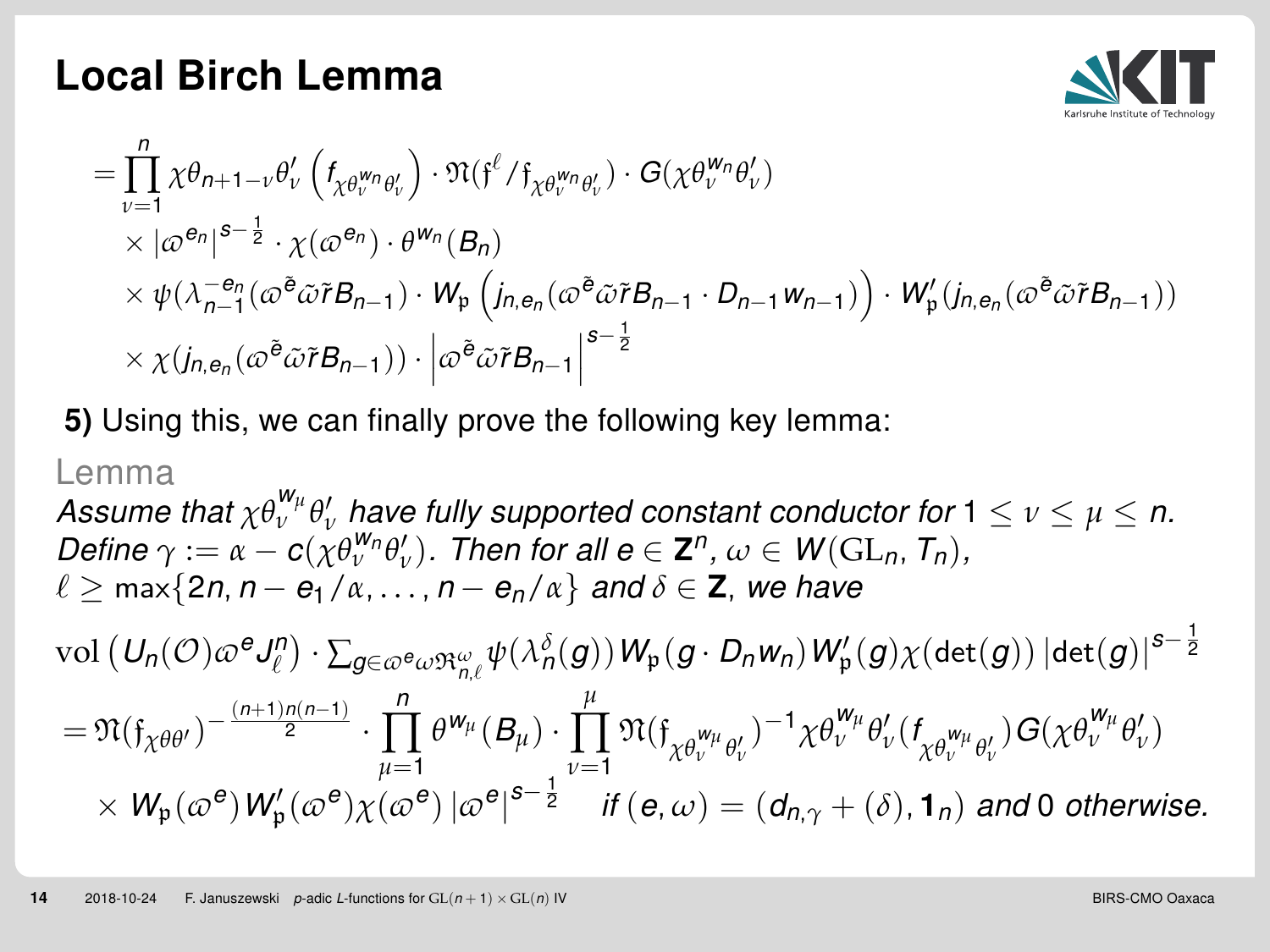

**6)** Relate the matrices  $B_n$ ,  $C_n$ ,  $D_nw_n$  to  $h_n\operatorname{diag}(t_{-f},1)$  and conclude the proof.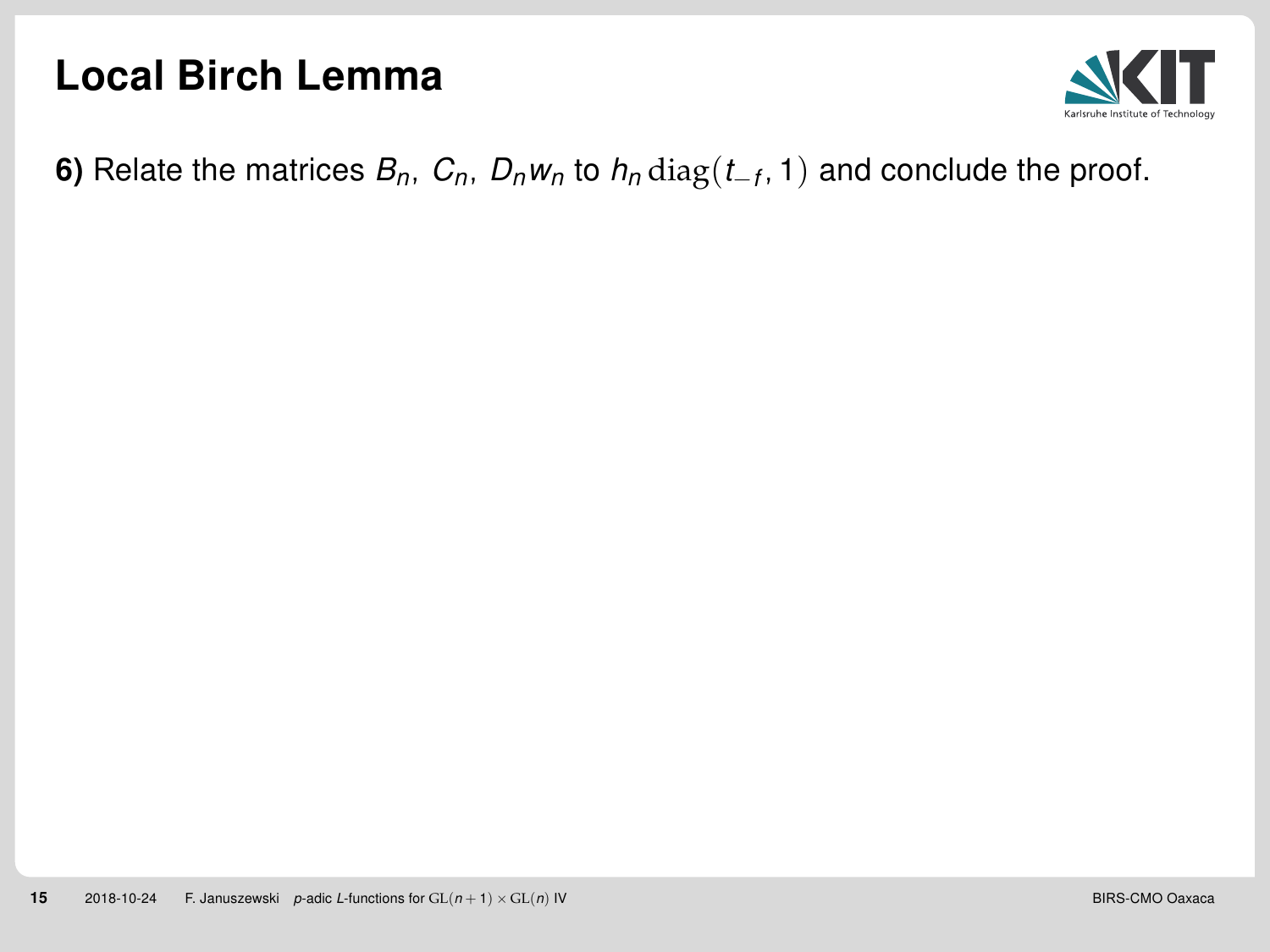# <span id="page-16-0"></span>Global Birch Lemma



 $F/\mathbf{Q}$  finite, p any rational prime

 $\Pi$  and Σ cuspidal automorphic representations of  $GL_{n+1}({\bf A}_F)$  and  $GL_n({\bf A}_F)$ Find a  $\mathbf{Q}(\Pi,\Sigma)$ -rational  $\mathcal{W}^{(\rho\infty)}\in\mathscr{W}(\Pi^{(\rho\infty)},\psi^{(\rho\infty)})\otimes\mathscr{W}(\Sigma^{(\rho\infty)},\psi^{(\rho\infty),-1})$  satisfying

$$
\Psi(\mathbf{s};\mathbf{W}^{(p\infty)}) = L^{(p)}(\mathbf{s},\Pi \times \Sigma)
$$

For  $\chi: F^\times\backslash {\mathbf A}_F^\times \to {\mathbf C}^\times$ , finite order, unramified outside  $\rho\infty$ ,

$$
\Psi(\textbf{\textit{s}}; \, \mathcal{W}^{(\textit{p}\infty)} \cdot \chi^{(\textit{p}\infty)}(\textit{det}_2-)) \ = \ [\textit{easy factor}] \cdot \mathcal{L}^{(\textit{p})}(\textbf{\textit{s}}, \Pi \times \Sigma \otimes \chi)
$$

Recall:  $G = \text{res}_{F/\mathbf{Q}} GL(n+1) \times GL(n), T = T_{n+1} \times T_n \subseteq G$  diagonal torus  $\vartheta:\,\mathcal{T}({\bf Q}_\rho)\to{\bf C}^\times$  quasi-character, Nebenypus of  $\Pi_\rho\otimes\Sigma_\rho$  in the strict sense: There is a non-zero  $\mathsf{W}_\rho \in \mathscr{W}(\Pi_\rho, \psi_\rho) \otimes \mathsf{W}(\Sigma_\rho, \psi_\rho^{-1})^{l_{\alpha, \alpha}}$  satisfying

\n- \n
$$
W_p(-r) = \vartheta(r) W_p(-)
$$
\n
\n- \n
$$
\forall p \mid p: U_{\omega}^{\omega_v} W_p = \vartheta(\omega^{\omega_v}) W_p
$$
\n
\n

Assume that  $\chi\vartheta$  has fully supported constant conductor at p in the following sense: For 1  $\leq$   $\nu$   $\leq$   $\mu$   $\leq$   $n$  the conductors  $\mathfrak{f}_{\chi\vartheta_{\mu,\nu}}$  are all equal and divisible by all  $\mathfrak{p} \mid p$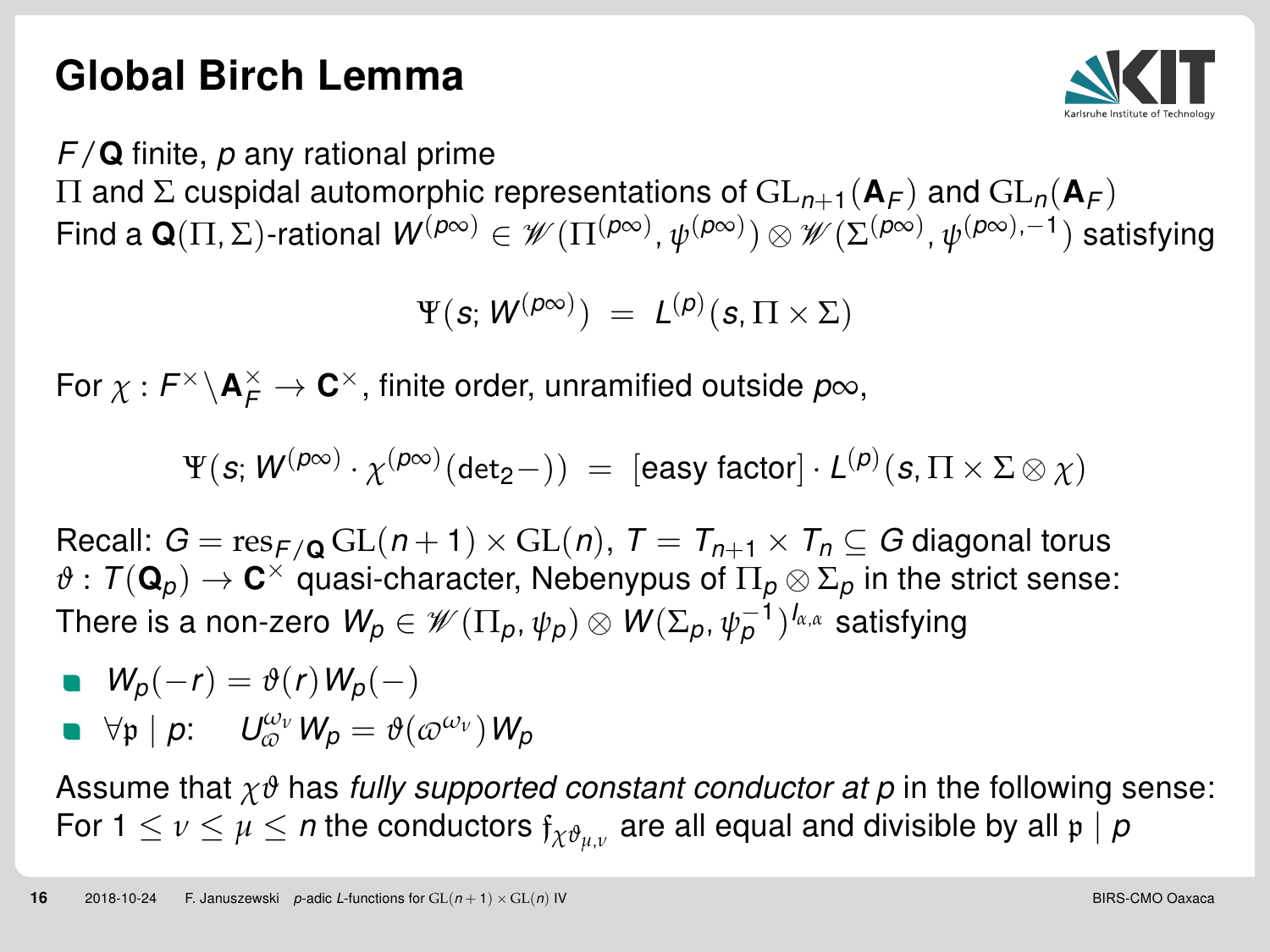#### Global Birch Lemma



For any  $W_\infty \in \mathscr{W}(\Pi_\infty,\psi_\infty) \widehat{\otimes} \mathscr{W}(\Sigma_\infty,\psi_\infty^{-1})$  consider the inverse Fourier transform of  $W = W_{\infty} \otimes W_{p} \otimes W^{(p\infty)}$ 

# $\varphi_W \in \Pi \widehat{\otimes} \Sigma \subseteq L^2(G(\mathbf{Q}) \backslash G(\mathbf{A}))$

Theorem (Global Birch Lemma, Schmidt, 2001, J., 2009, 2017) For every  $s \in \mathbf{C}$ :

$$
\begin{aligned}\n&\int \quad \varphi_W(g \cdot \mathit{ht}_f) \, \chi(\det(g)) \, |\!\det(g)|^{s-\frac{1}{2}} \, dg \\
&= \Psi(s; W_\infty \cdot \chi_\infty(\det_2-)) \delta(W_\rho) \, \mathfrak{N}(\mathfrak{f})^{-\frac{(n+2)(n+1)n+(n+1)n(n-1)}{6}} \, \mathfrak{N}(\mathfrak{f}_{\chi\theta})^{-\frac{(n+1)n(n-1)}{6}} \\
&\times \prod_{\mu=1}^n \prod_{\nu=1}^\mu G(\chi \vartheta_{\mu,\nu}) \cdot \vartheta(\mathfrak{t}_\rho^{\alpha}) \cdot \left|\mathfrak{t}_{\mathfrak{f}_{\chi\theta}}\right|^{\frac{1}{2}-s} \cdot L^{(p)}(s, \Pi \times \Sigma \otimes \chi) \\
&\text{where} \quad \delta(W_\rho) = W_\rho(\mathbf{1}_n) \cdot \prod_{\mu=1}^n \prod_{\mathfrak{p} \mid \rho} \left(1 - q_{\mathfrak{p}}^{-\mu}\right)^{-1}.\n\end{aligned}
$$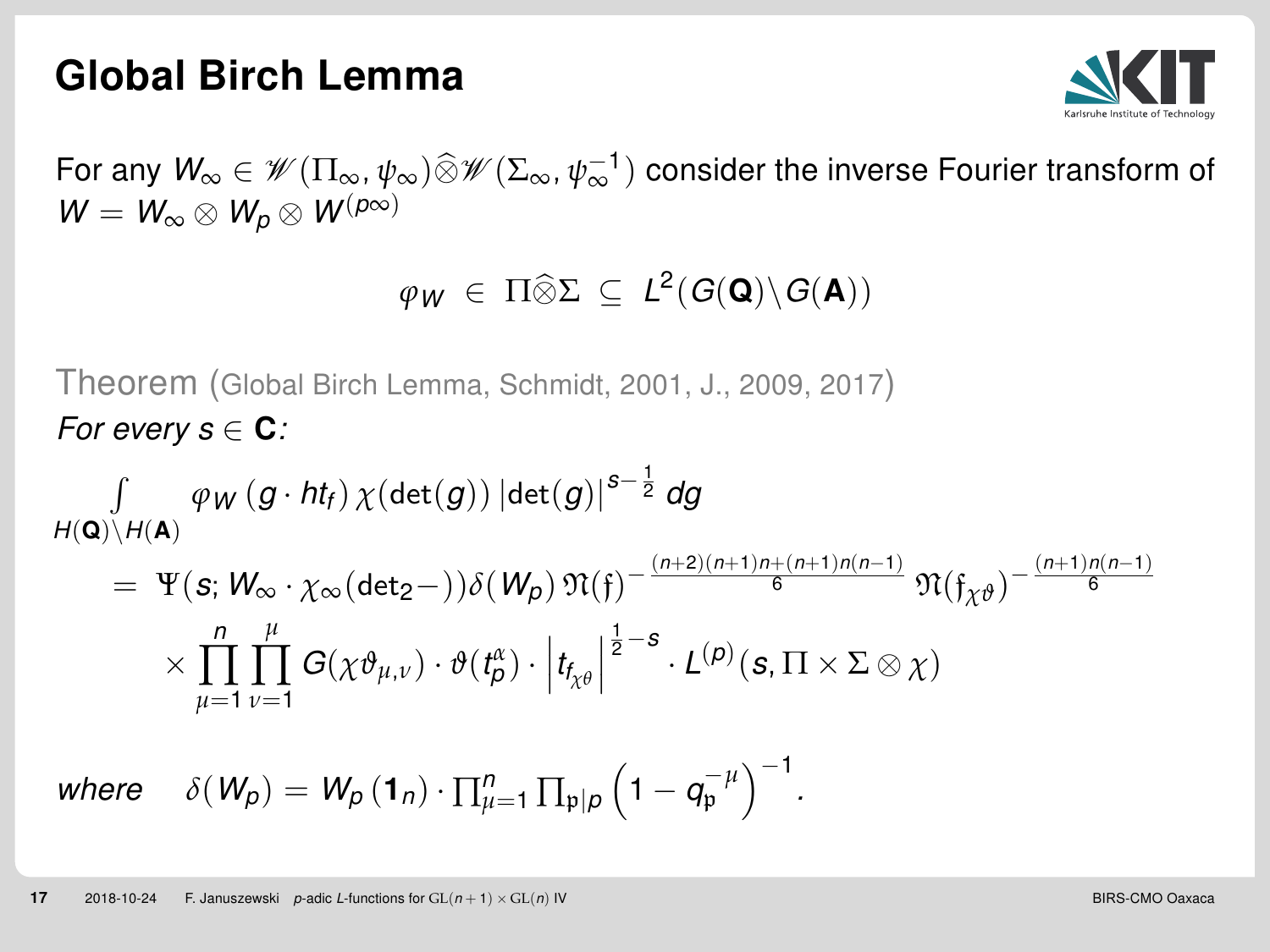# <span id="page-18-0"></span>Abelian p-adic L-functions



Theorem (Schmidt, Kazhdan-Mazur-Schmidt, Kasten-Schmidt, Sun, J.)

Let F/Q be a number field,  $\Pi\widehat{\otimes}\Sigma$  an irreducible regular algebraic cuspidal automorphic representation of G(A) of cohomological weight *λ*. Assume:

(i)  $\lambda$  is balanced.

(ii)  $\Pi \widehat{\otimes} \Sigma$  is nearly ordinary at a prime p with p-Nebentypus  $\vartheta : T(\mathbf{Q}_p) \to \mathbf{C}^{\times}$ . Then there are complex periods  $\Omega_j^\varepsilon\in \mathbf{C}^\times$  and a unique p-adic measure  $\mu_{\Pi\widehat{\otimes}\Sigma}\in \mathcal{O}_{\mathbf{Q}(\Pi\widehat{\otimes}\Sigma)}[[\mathcal{C}_{\mathsf{F}}(\rho^{\infty})]]$  with the following property. For every  $s_0 = \frac{1}{2} + j$  critical for  $L(s, \Pi \widehat{\otimes} \Sigma)$ , for all  $\chi$  of finite order, unramified exitation outside p∞, such that  $χ<sub>p</sub>θ$  has fully supported constant conductor  $f<sub>χθ</sub>$ :

$$
\int_{C_F(\rho^\infty)} \chi(x) \omega_F^j(x) \langle x \rangle_F^j d\mu_{\Pi \otimes \Sigma}(x) = \\ \mathfrak{N}(\mathfrak{f}_{\chi \vartheta})^{j \frac{(n+1)n}{2} - \frac{(n+1)n(n-1)}{6}} \cdot \prod_{\mu=1}^n \prod_{\nu=1}^\mu G(\chi \vartheta_{\mu,\nu}) \cdot \frac{L^{(p)}(s, \Pi \hat{\otimes} \Sigma \otimes \chi)}{\Omega_j^{(-1)^j \operatorname{sgn} \chi}}
$$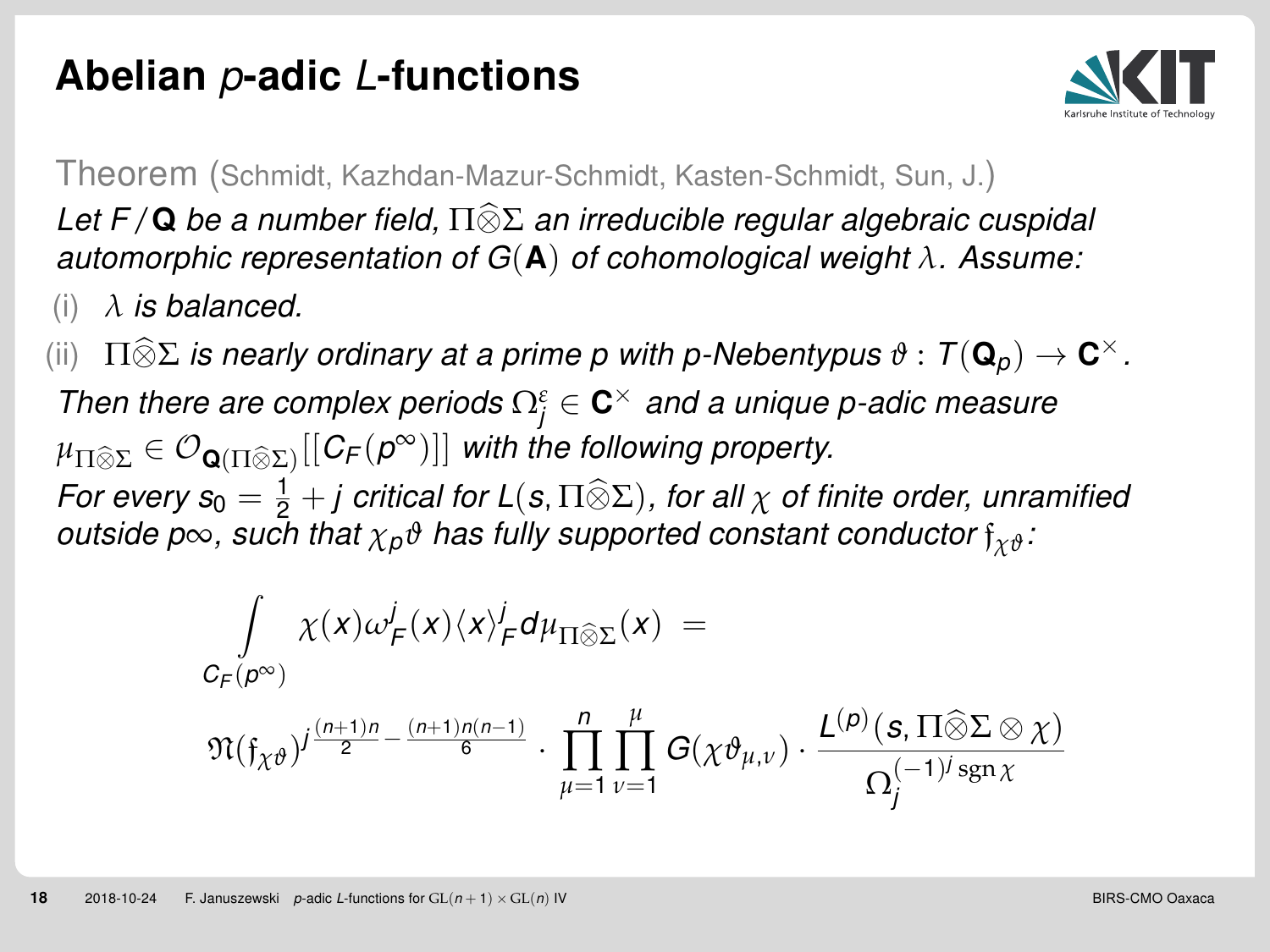## <span id="page-19-0"></span>Non-abelian p-adic L-functions



 $F/Q$  : CM or totally real

or assume existence of Galois representations for torsion classes for G m : non-Eisenstein maximal ideal in Hida's universal  $h_{ord}(K_{\infty,\infty};\mathcal{O})$ Assume  $K$  of full level outside  $p$ . Recall the canonical element

$$
L_{\rho,m}^{\text{univ}} = \int_{C(\rho^{\infty})} d\mu^{\lambda,0} \in H_{\text{ord}}^{q_0 + l_0}(K_{\infty,\infty}; \mathcal{O})_{m}
$$

#### Theorem (J., 2017)

For every classical point  $\zeta\in \mathrm{Spec}\, \mathrm{h}^{q_0+\mathfrak{l}_0}_{\mathrm{ord}}(K_{\alpha',\alpha};\mathcal{O})_{\mathfrak{m}}(\overline{E})$  of regular balanced weight  $\lambda$  and p-Nebentyp  $\vartheta$ , such that  $s_0=\frac{1}{2}$  is critical for L(s,  $\Pi_\xi\widehat{\otimes} \Sigma_\xi$ ):

$$
\begin{array}{rcl} \Omega_{\xi,\rho}^{-1}\cdot \xi(L_{\rho,\mathfrak{m}}^{\text{univ}}) & = & \displaystyle \int_{C_{F}(\rho^{\infty})} d\mu_{\Pi_{\xi}\widehat{\otimes}\Sigma_{\xi}} \\ \\ & = & \displaystyle \mathfrak{N}(\mathfrak{f}_{\vartheta})^{\frac{(n+1)n(n-1)}{6}}\cdot \prod_{\mu=1}^{n}\prod_{\nu=1}^{\mu}G(\vartheta_{\mu,\nu})\cdot \frac{L^{(\rho)}\left(\frac{1}{2},\Pi_{\xi}\widehat{\otimes}\Sigma_{\xi}\right)}{\Omega_{\xi}} \end{array}
$$

The second identity is valid whenever *ϑ* has fully supported constant conductor.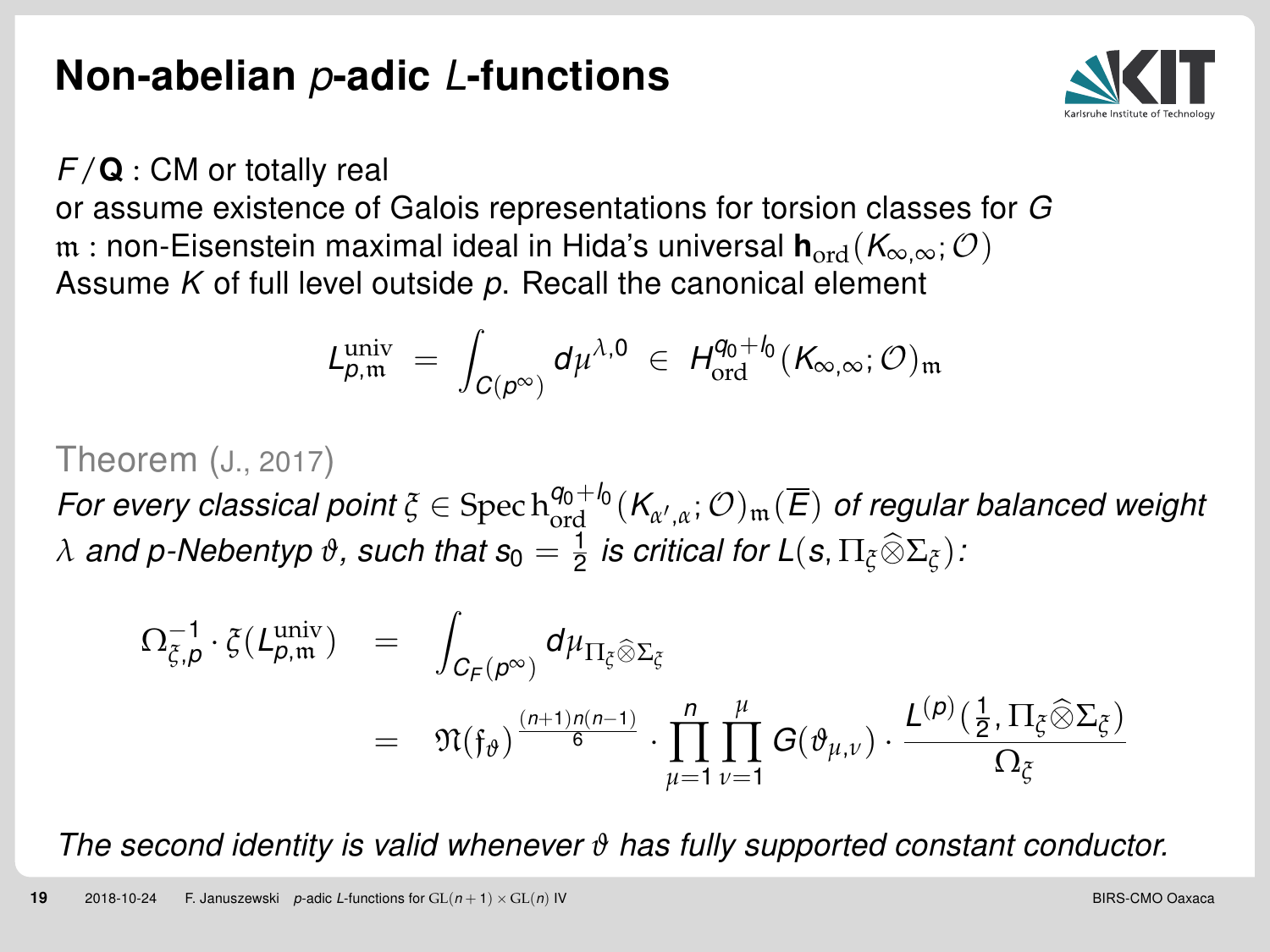# <span id="page-20-0"></span>Concluding remarks



- The same construction works in the **finite slope** case. Here we obtain a unique locally analytic distribution on  $\textbf{Z}_\rho^\times$ , provided the slope is not larger than the number of critical values.
- Establishing the interpolation formula in the fully supported conductor case should be within reach.
- In the unramified case, the complete interpolation formula for  $n = 2$  has been obtained by direct computation.
- By appropriate stabilization outside  $p$  it should be possible to allow for non-abelian interpolation with tame level.
- The recent progress on rational period relations is promising, but remains difficult.
- Integral period relations remain an open problem.
- Similar results and remarks apply in the Shalika case for  $GL(2n)$ (Ash-Ginzburg, Gehrmann, Dimitrov-J.-Raghuram).